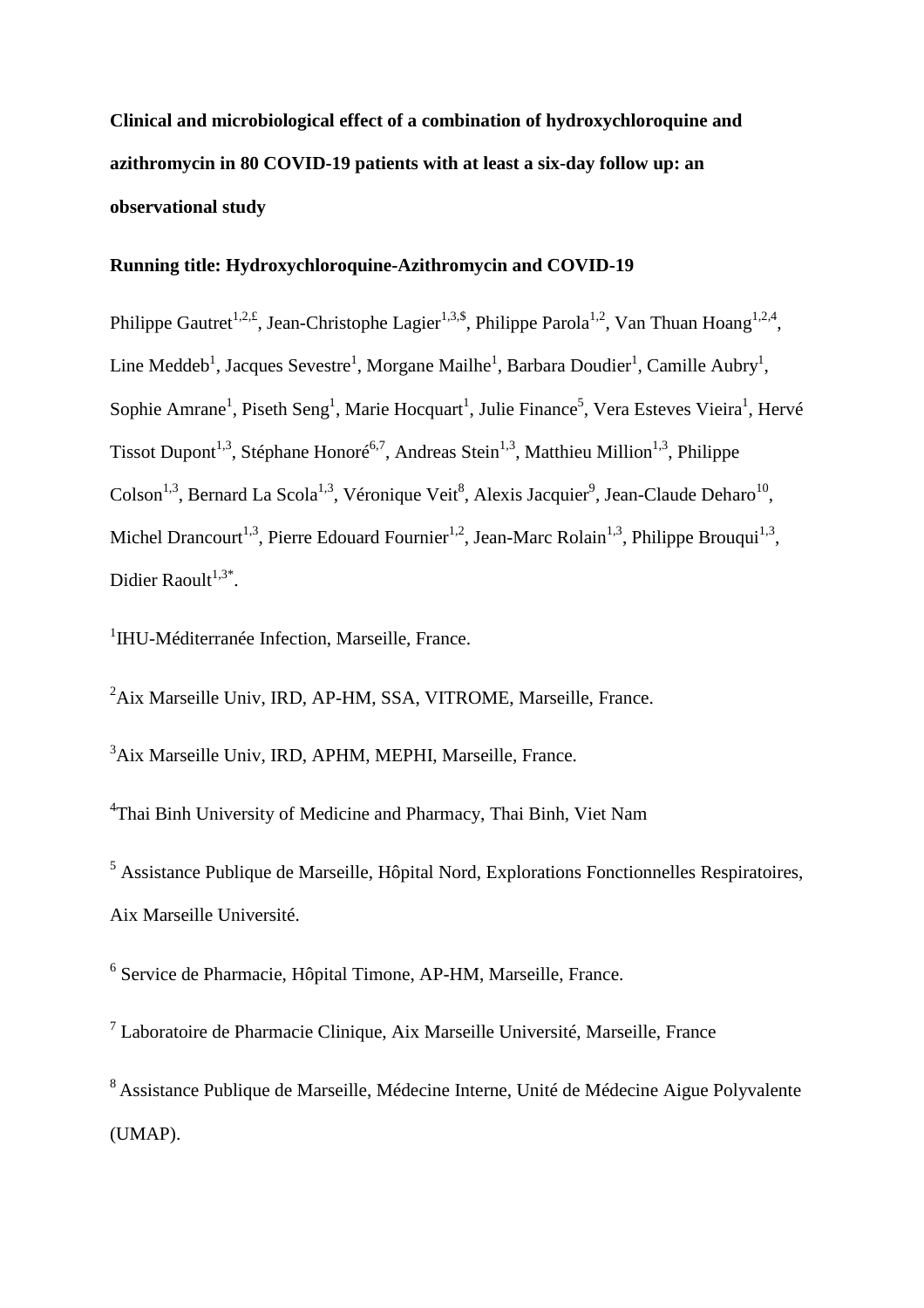<sup>9</sup> Department of Radiology and Cardiovascular Imaging, Aix-Marseille Université, UMR 7339, CNRS, CRMBM-CEMEREM (Centre de Résonance Magnétique Biologique et Médicale-Centre d'Exploration Métaboliques par Résonance Magnétique)

<sup>10</sup> Assistance Publique de Marseille, Hôpital Timone, Cardiologie, Rythomologie, Aix Marseille Université.

\$ equal work

\*Corresponding author: Didier Raoult

Didier.raoult@gmail.com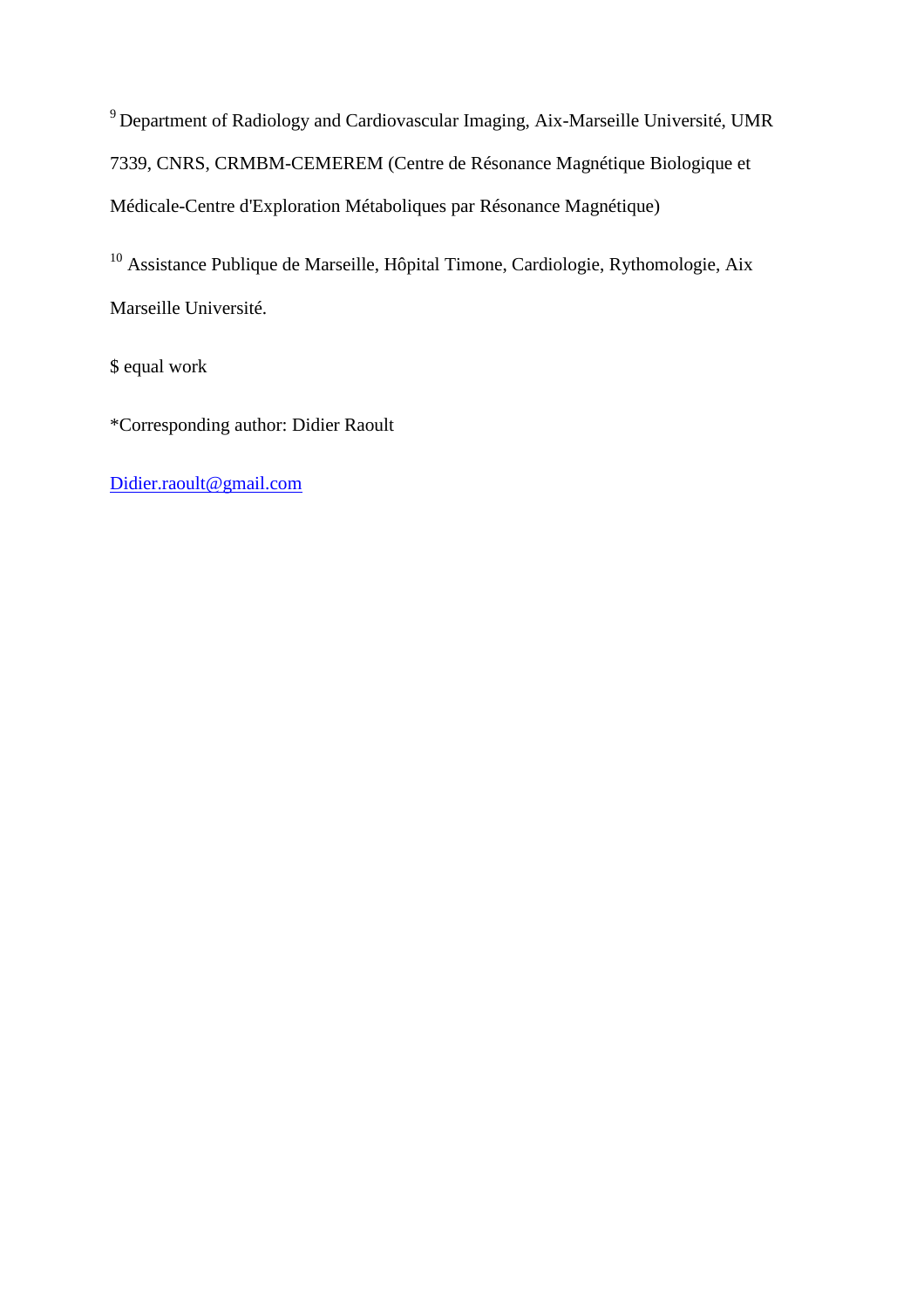#### **Abstract**

We need an effective treatment to cure COVID-19 patients and to decrease the virus carriage duration. In 80 in-patients receiving a combination of hydroxychloroquine and azithromycin we noted a clinical improvement in all but one 86 year-old patient who died, and one 74 yearold patient still in intensive care unit. A rapid fall of nasopharyngeal viral load tested by qPCR was noted, with 83% negative at Day7, and 93% at Day8. Virus cultures from patient respiratory samples were negative in 97.5% patients at Day5. This allowed patients to rapidly de discharge from highly contagious wards with a mean length of stay of five days. We believe other teams should urgently evaluate this cost-effective therapeutic strategy, to both avoid the spread of the disease and treat patients as soon as possible before severe respiratory irreversible complications take hold.

# **Keywords**

COVID-19; SARS-CoV-2; hydroxychloroquine; aithromycin; PCR; culture

## **Introduction**

In late December 2019, an outbreak of an emerging disease (COVID-19) due to a novel coronavirus (named SARS-CoV-2 latter) began in Wuhan, China and quickly spread in a substantial number of countries (*1;2*). The epidemic was declared a pandemic by the WHO on 12 March 2020 (*3*). According to a Chinese study, 80% of patients present with mild symptoms and the overall fatality rate is about 2.3%, although this rises to 8.0% in patients between the ages of 70 to 79 years and to 14.8% in those aged 80 years and over (*4*). However, it is highly likely that there are a significant number of asymptomatic carriers in the population, and thus it is probable that the mortality rate has been overestimated. To take the example of the outbreak onboard the Diamond Princess cruise-ship, the fatality rate was 1.4%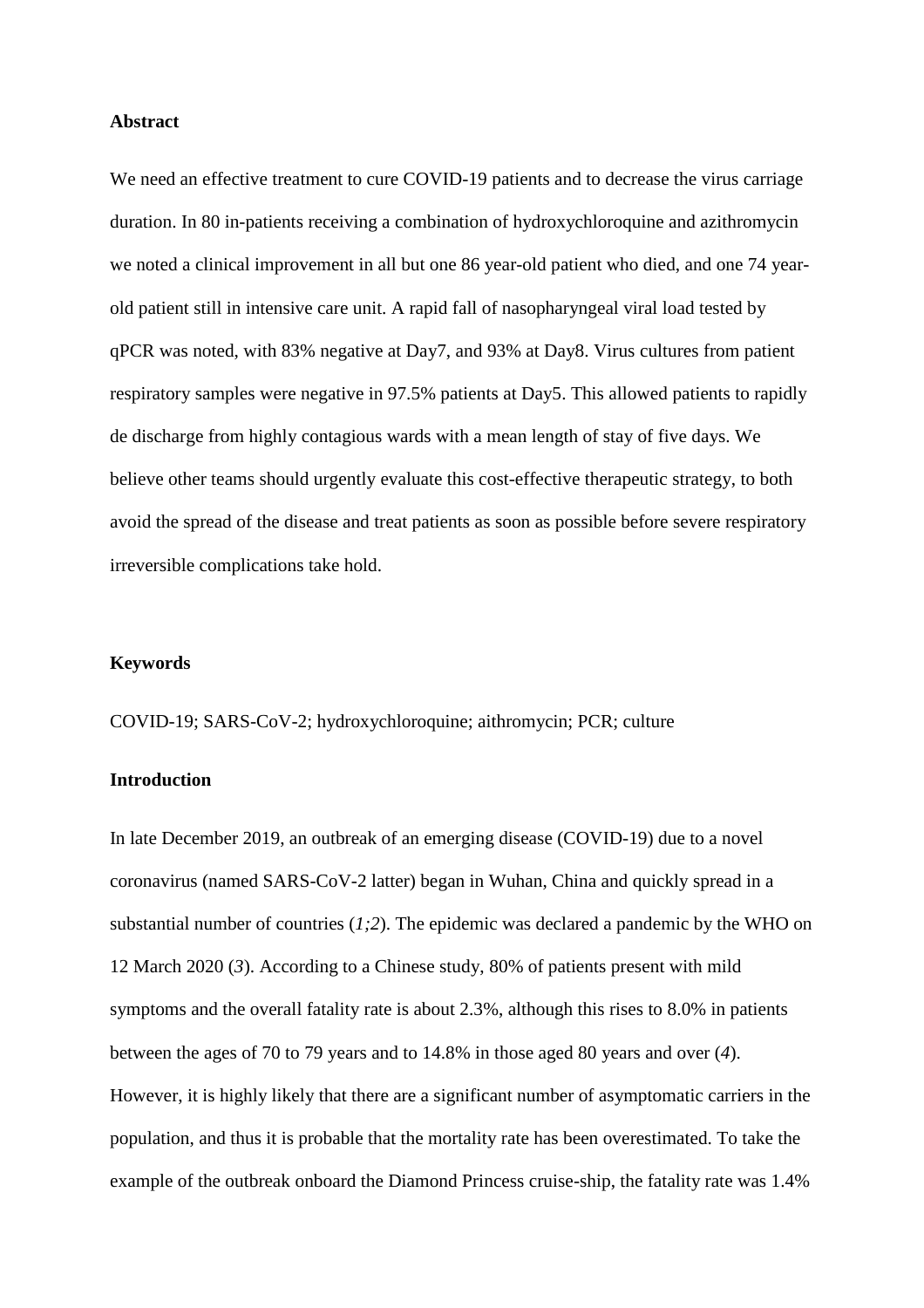(*5*). France is now facing the onslaught of COVID-19 with more than 25,000 cases, as March 26th, 2020 (*5*). Thus, there is a critical and urgent need for an effective treatment in order to cure symptomatic patients but also to decrease the duration of virus carriage and thus limit transmission in the community. Among the candidate drugs to treat COVID-19, repositioning old drugs for use as an antiviral treatment is an interesting strategy, because knowledge about these drugs' safety profile, side effects, posology and drug interactions are already well known (*6;7*).

Three *in vitro* studies have demonstrated that chloroquine phosphate inhibits SARS-CoV-2 (*8;9*) and two have demonstrated that hydroxychloroquine sulfate inhibits SARS-CoV-2 (*8- 10*). Other studies have pointed out that drug repurposing may identify approved drugs that could be useful for the treatment of this disease including, notably, chloroquine, hydroxychloroquine and azithromycin, as well as anti-diabetics such as metformin, angiotensin receptor inhibitors such as sartans, or statins such as simvastatin (*11*). In addition, chloroquine has demonstrated its efficacy in Chinese COVID-19 patients in clinical trials by reducing fever, improving CT imaging, and delaying disease progression (*12-14*), leading Chinese experts to recommend chloroquine-based treatment (500 mg twice per day for ten days) as a first line-treatment for mild, moderate and severe cases of COVID-19 (*15*).

In a preliminary clinical trial on a small cohort of COVID-19 patients, we demonstrated that those treated with hydroxychloroquine (600 mg per day,  $N=20$  patients) had a significant reduction in viral carriage at D6-post inclusion, with 70% of patients testing negative for the virus through nasopharyngeal PCR, compared to untreated controls (N=16) with only 12.5% patients testing negative using PCR at D6-post inclusion (16). In addition, of the twenty patients who were treated with hydroxychloroquine, six received azithromycin for five days (for the purposes of preventing bacterial super-infection) and all (100%) were virologically cured at D6-post inclusion, compared to 57.1% of the remaining 14 patients (*16*). By contrast,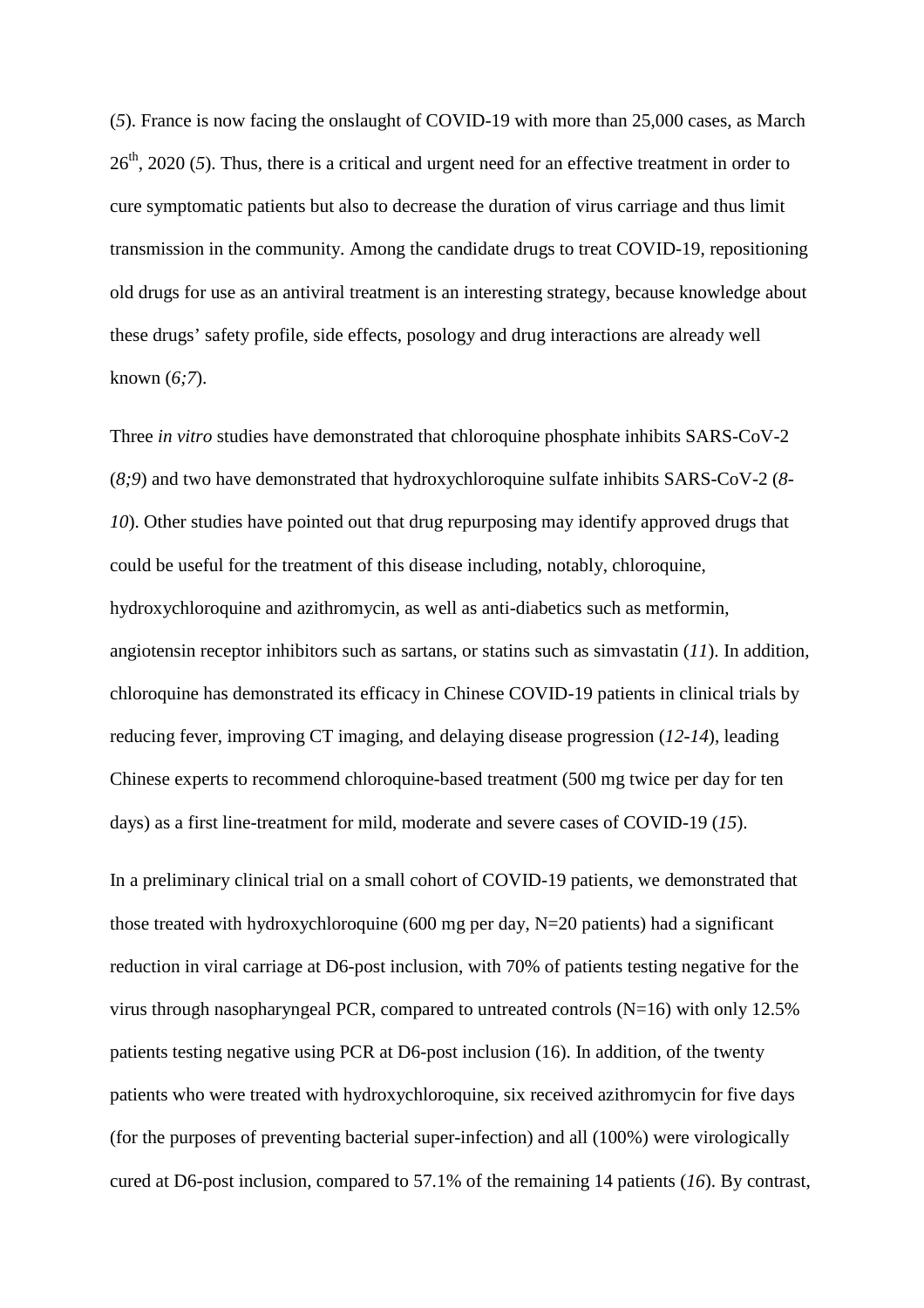a Chinese study conducted in 30 COVID-19 patients showed no significant differences between patients treated with 400 mg per day during five days ( $N=15$ ) and controls ( $N=15$ ) regarding pharyngeal carriage of viral RNA at day7, however, patients received multiple additional treatments including antivirals (*17*).

A recent Chinese survey revealed that the median duration of viral shedding was 20.0 days (IQR 17.0–24.0) in survivors, but SARS-CoV-2 was detectable until death in non-survivors. The shortest observed duration of viral shedding among survivors was eight days, whereas the longest was 37 days (*18*). Therefore, a treatment enabling the viral carriage to be cleared and COVID-patients to be clinically cured at an early stage would help limit the transmission of the virus.

In this report we describe our results in patients treated with hydroxychloroquine in combination with azithromycin over a period of at least three days, with three main endpoints: i) clinical outcome ii) contagiousness as assessed by PCR and culture and iii) long of stay in infectious disease (ID) unit.

#### **Methods**

## **Study design and participants**

The study was conducted at the University Hospital Institute *Méditerranée Infection* in Marseille, France. Patients with PCR-documented SARS-CoV-2 RNA from a nasopharyngeal sample were admitted to our infectious diseases (ID) ward. It should be noted that six patients enrolled at our institute who were described in our first paper, with a six-day follow-up  $(N=6)$ (16), were also included in the present study, with a longer follow-up.

#### **Clinical classification and clinical follow-up**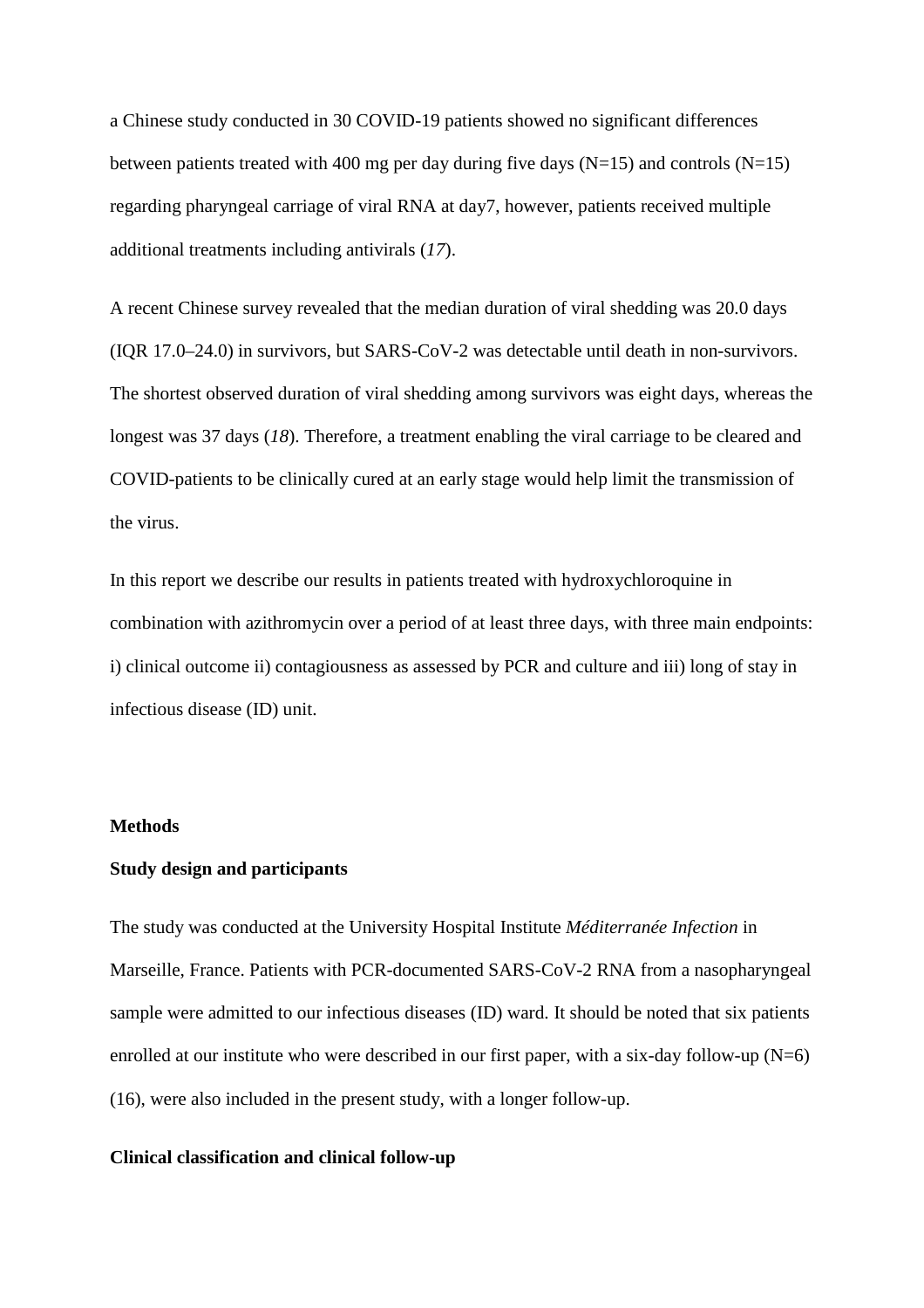Upon admission, patients were grouped into two categories: i) those with an upper respiratory tract infection (URTI) presenting with rhinitis and/or pharyngitis, and/or isolated low-grade fever and myalgia, and ii) those with lower respiratory tract infections (LRTI) presenting with symptoms of pneumonia or bronchitis. The time between the onset of symptoms and admission, and the time between the onset of symptoms and treatment was documented. Risk factors for severe COVID-19, including older age, cancer, cardiovascular disease, hypertension, and diabetes (*4*), as well as chronic obstructive pulmonary disease, obesity and any immunosuppressive treatments were documented.

The national early warning score (NEWS) for COVID-19 patients, was collected upon ward admission and during follow up. The NEWS score was calculated based on the following parameters: age, respiratory rate, oxygen saturation, temperature, systolic blood pressure, pulse rate and level of consciousness (*19*). We defined three risk categories for clinical deterioration: low score (NEWS 0-4), medium score (NEWS 5-6), and high score (NEWS≥7) for COVID patients.

The need for oxygen therapy, transfer to the intensive care unit (ICU), death, and length of stay in the ID ward were documented.

#### **Chest computed tomography**

Patients systematically underwent an unenhanced chest low-dose computed tomography (LDCT) upon admission or soon after, using a single CT machine (Revolution EVO - GE Healthcare, WI, USA). All images were analysed by experienced chest radiologists, then classified as compatible or not compatible with pneumonia. Images were considered to be compatible in the presence of peripheral multifocal ground-glass opacities with or without reticulations, or in the presence of alveolar consolidation or crazy paving pattern.

#### **PCR assay**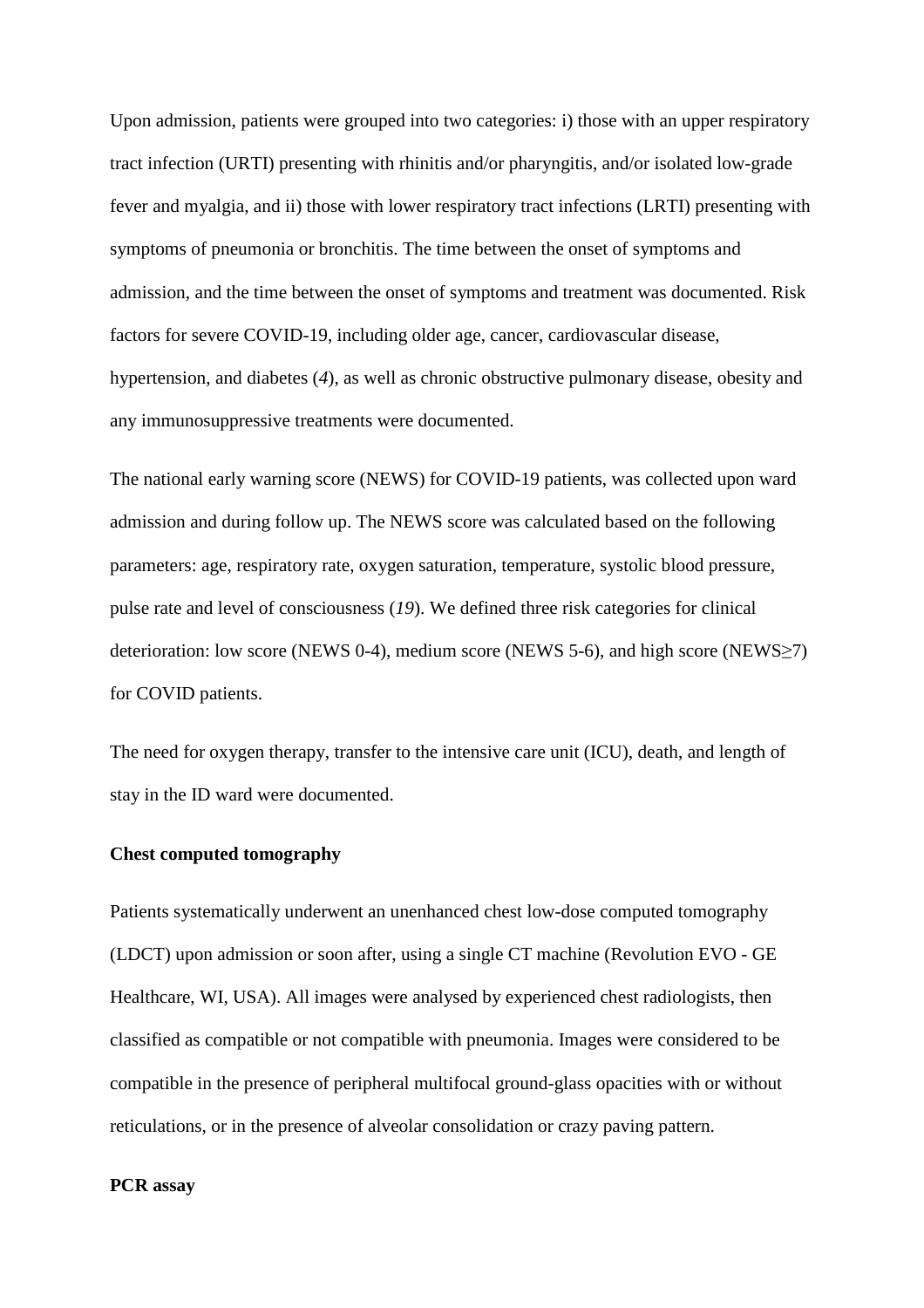Nasopharyngeal swabs were collected on a daily basis until discharge with some exceptions. Some discharged patients were also sampled during follow-up at our out-patients department. SARS-CoV-2 RNA was assessed by real-time reverse transcription-PCR using a hydrolysis probe-based system that targets the gene encoding the envelope (E) protein (*20*), as previously described (*20;21*). Negative results for viral RNA detection were defined as those with a cycle threshold  $(Ct)$  value  $>35$ .

## **Culture**

Cultures were attempted in a random selection of patients. A 500 µL aliquot of the liquid collected from the nasopharyngeal swab were passed through 0.22-µm pore sized centrifugal filter (Merck millipore, Darmstadt, Germany), and were then inoculated in wells on 96-well culture microplates, of which four wells contained Vero E6 cells (ATCC CRL-1586) in Minimum Essential Medium culture medium with 4% foetal calf serum and 1% glutamine. After centrifugation at 4,000 g, microplates were incubated at 37°C. Plates were observed every day for evidence of a cytopathogenic effect. The presumptive detection of the virus in supernatant was performed using SU5000 SEM (Hitachi) then confirmed by specific RT-PCR.

#### **COVID treatment**

Patients with no contraindications (Supplementary document 1) were offered a combination of 200 mg of oral hydroxychloroquine sulfate, three times per day for ten days combined with azithromycin (500mg on D1 followed by 250mg per day for the next four days). For patients with pneumonia and NEWS score≥5, a broad spectrum antibiotic (ceftriaxone) was added to hydroxychloroquine and azithromycin. Twelve-lead electrocardiograms (ECG) were performed on each patient before treatment and two days after treatment began. All ECGs were reviewed by senior cardiologists. The treatment was either not started or discontinued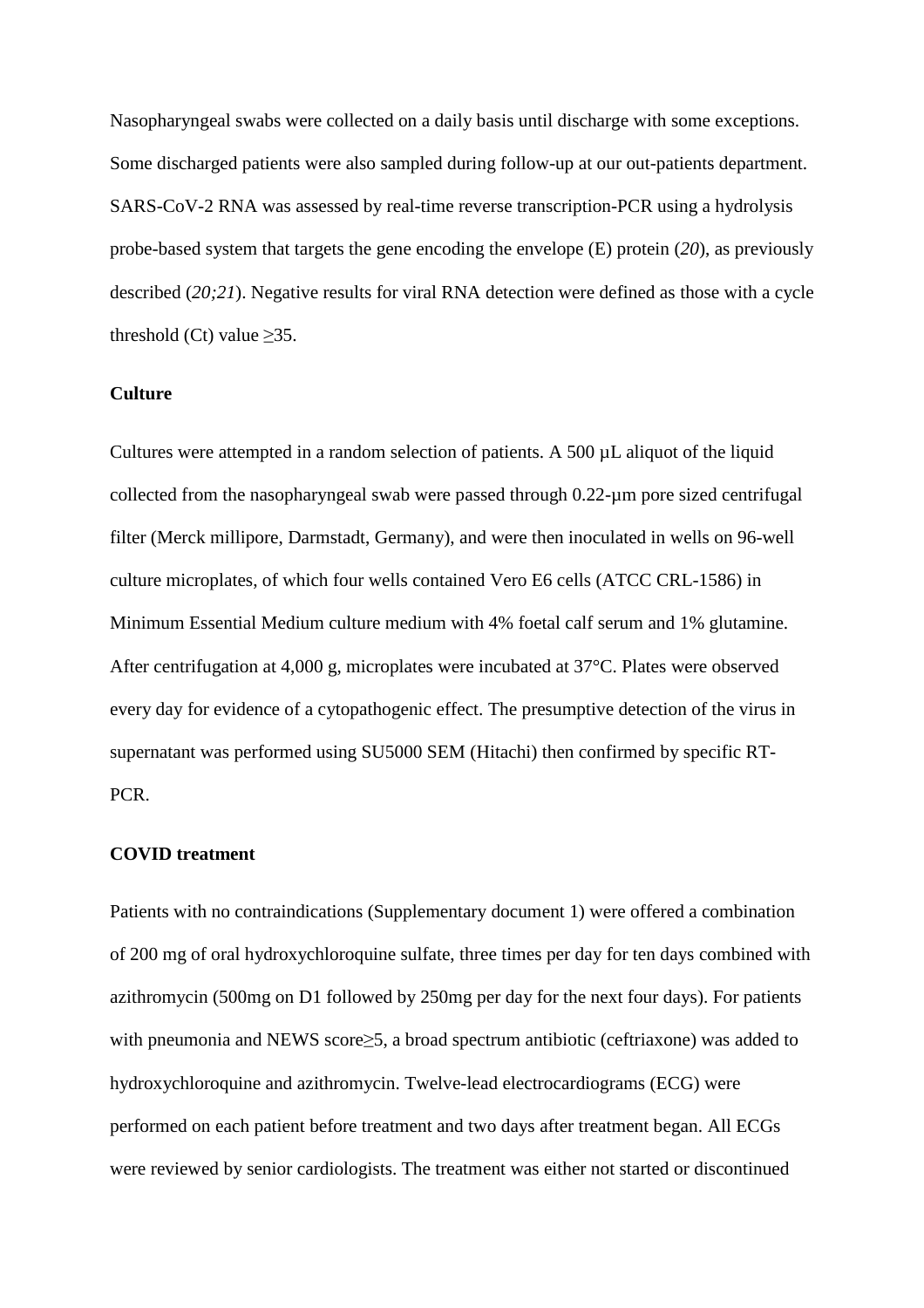when the QTc (Bazett's formula) was  $> 500$  ms and the risk-benefit ratio was estimated to be between 460 and 500 ms. The treatment was not started when the ECG showed patterns suggesting a channelopathy and the risk-benefit ratio was discussed when it showed other significant abnormalities (i.e., pathological Q waves, left ventricular hypertrophy, left bundle branch block). In addition, any drug potentially prolonging the QT interval was discontinued during treatment. Symptomatic treatments, including oxygen, were added when needed. An ionogram and verification of serum potassium levels in particular, was systematically performed upon admission. When needed, standard blood chemistry was checked.

#### **Criteria for discharge**

Criteria for discharge changed over the course of the study. Initially, patients with two successive negative nasopharyngeal samples resulting from PCR assay (CT value  $\geq$ 35) were discharged. From 18 March, patients with a single nasopharyngeal sample with a PCR CT value ≥34 were discharged to their homes or transferred to other units for continuing treatment, Ultimately, because of a crucial need to admit new, untreated inpatients, inpatients already receiving treatment with a PCR CT value <34, with good clinical outcome and good adherence to treatment were also discharged. When possible, further follow-up was continued in other units or through out-patient consultations.

#### **Criteria for contagiousness**

Patients with a PCR value of <34 were considered presumably contagious based on results of a study showing that culture are negative under this condition (https://www.mediterraneeinfection.com/pre-prints-ihu/). Patients with positive culture were considered contagious.

## **Outcome**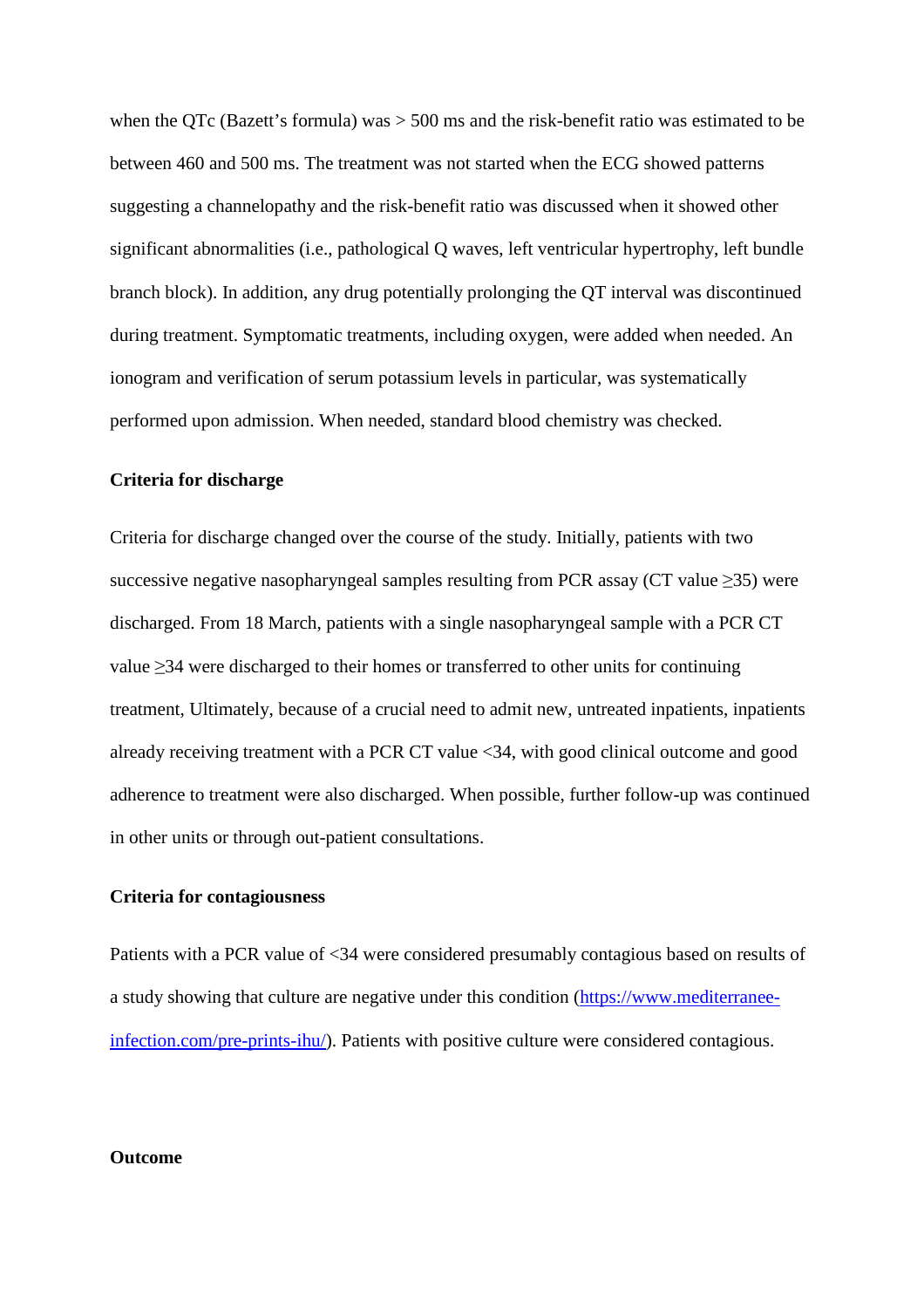The primary endpoints were i) an aggressive clinical course requiring oxygen therapy or transfer to the ICU after at least three days of treatment, ii) contagiousness as assessed by PCR and culture, and iii) length of stay in the ID ward.

## **Statistics**

Variation of culture positivity rate was assessed statistically as the proportion of variance explained by Ct value and considered adequately fitted if the coefficient of determination [R2 statistic] was >50%.

## **Ethics Statement**

The protocol was approved by the ethical committee of the University Hospital Institute *Méditerranée Infection* (N°: 2020-01). The study was performed according to the good clinical practices recommended by the Declaration of Helsinki and its amendments.

#### **Results**

#### **Demographics and patient status at admission (Tables 1 and 2)**

A total of 80 patients with confirmed COVID-19 were hospitalised at the Méditerranée Infection University Hospital Institute ( $N=77$ ) and at a temporary COVID-19 unit ( $N=3$ ) with dates of entry from 3–21 March 2020. All patients who received treatment with hydroxychloroquine and azithromycin (*16*) for at least three days and who were followed-up for at least six days were included in this analysis. The median age of patients was 52 years (ranging from 18 to 88 years) with a M/F sex ratio of 1.1. 57.5% of these patients had at least one chronic condition known to be a risk factor for the severe form of COVID-19 with hypertension, diabetes and chronic respiratory disease being the most frequent. The time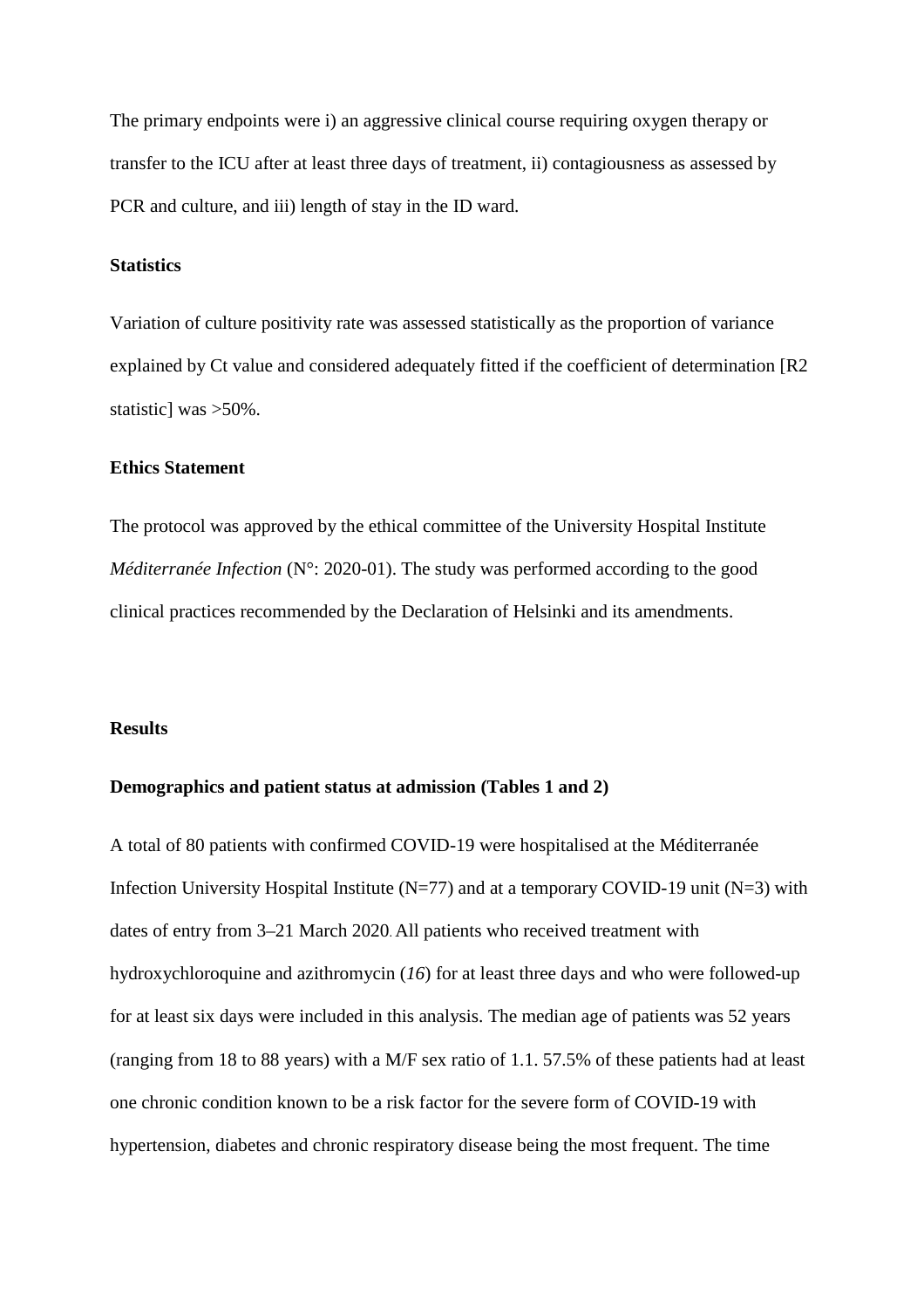between the onset of symptoms and hospitalisation was on average five days, with the longest time being 17 days. 53.8% of patients presented with LRTI symptoms and 41.2% with URTI symptoms. Only 15% of patients were febrile. Four patients were asymptomatic carriers. The majority of patients had a low NEWS score (92%) and 53.8% of patients had LDCT compatible with pneumonia. The mean PCR Ct value was 23.4.

#### **Hydroxychloroquine and azithromycin combined treatment (Table 2 and 3)**

The mean time between the onset of symptoms and the initiation of treatment was 4.9 days and most patients were treated on the day of admission or on the day after (93.7%). A total of 79/80 patients received treatment on a daily basis throughout the whole study period, which lasted a maximum of ten days. In one patient, the treatment had to be stopped on Day4 because, although it was well tolerated there was a potential risk of interaction with another drug. Adverse events were rare and minor.

#### **Clinical course (Table 3)**

The majority (65/80, 81.3%) of patients had favourable outcome and were discharged from our unit at the time of writing with low NEWS scores (61/65, 93.8%). Only 15% required oxygen therapy. Three patients were transferred to the ICU, of whom two improved and were then returned to the ID ward. One 74 year-old patient was still in ICU at the time of writing. Finally, one 86 year-old patient who was not transferred to the ICU, died in the ID ward (Supplementary Table 1).

#### **Contagiousness as assessed by PCR Ct value and culture (Figures 1 and 2)**

A rapid fall of nasopharyngeal viral load tested by qPCR was noted, with 83% negative at Day7, and 93% at Day8. The number of patients presumably contagious (with a PCR Ct value <34) steadily decreased overtime and reached zero on Day12 (Figure 1). A marked decrease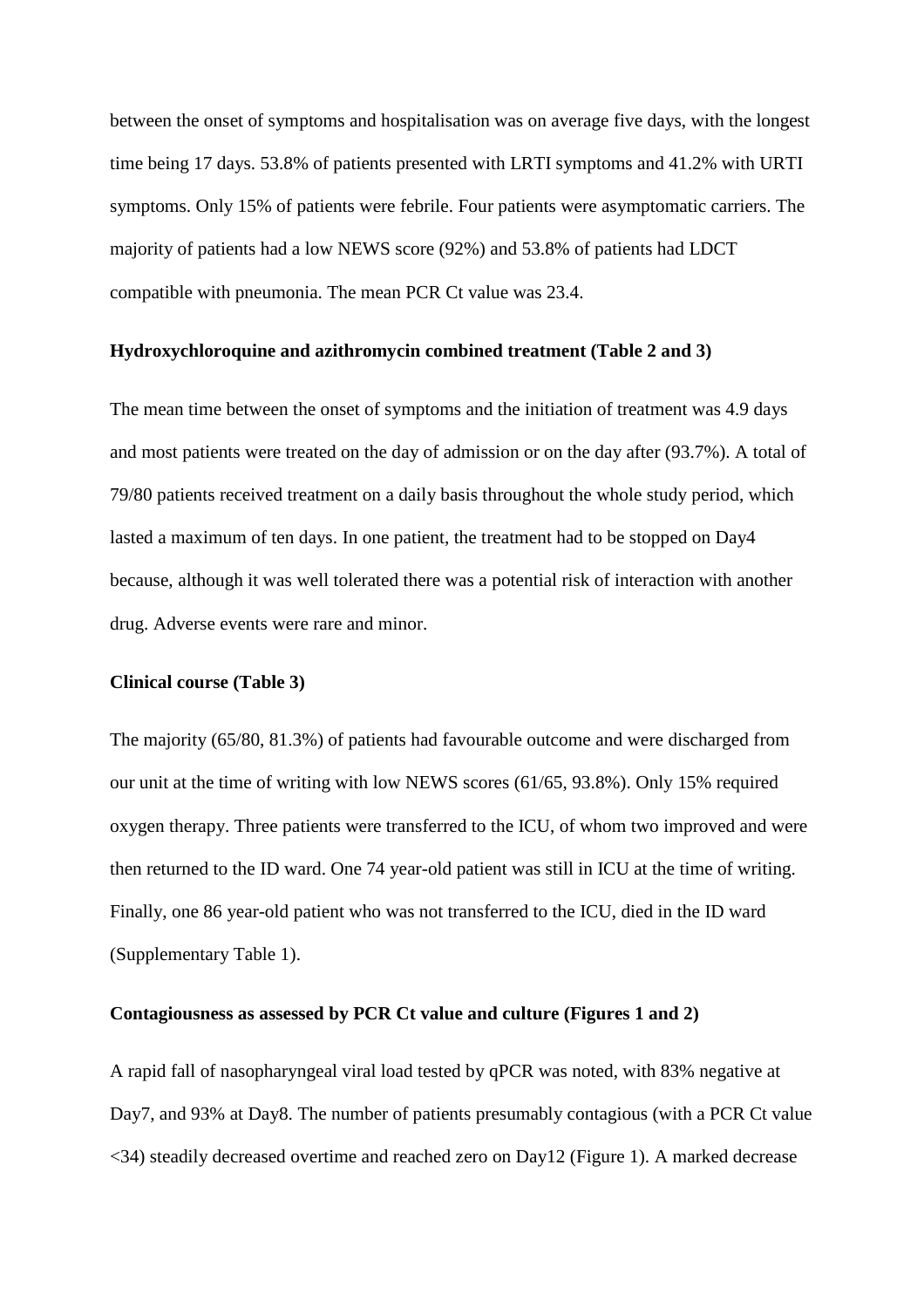was observed after six days of treatment. After ten days, two patients only were still presumably contagious with Ct values of 32 and 29 respectively. The proportion of patients with a Ct value >34 significantly decreased overtime ( $R^2 = 0.9$ ). Virus cultures from patient respiratory samples were negative in 97.5% patients at Day5. The number of contagious patients (with positive culture) early decreased after three days of treatment (Figure 2). After five days of treatment, two patients only were contagious. On Day8 post-treatment only one of these two patients was contagious and ceased to be contagious on Day9. The proportion of negative culture significantly decreased overtime ( $R^2 = 0.8$ ).

#### **Length of stay in the ID ward**

Of the 65 patients who were discharged from the ID ward during the study period, the mean time from initiation to discharge was 4.1 days with a mean length of stay of 4.6 days.

#### **Discussion**

COVID-19 poses two major challenges to physicians.

The first is the therapeutic management of patients. In this context, it is necessary to avoid a negative evolution of pneumonia, which usually occurs around the tenth day and may result in acute respiratory distress syndrome, the prognosis of which, in particular in the elderly, is always poor, whatever the cause. The primary therapeutic objective is therefore to treat people who have moderate or severe infections at an early enough stage to avoid progression to a serious and irreversible condition. By administering hydroxychloroquine combined with azithromycin, we were able to observe an improvement in all cases, except in one patient who arrived with an advanced form, who was over the age of86, and in whom the evolution was irreversible. For all other patients in this cohort of 80 people, the combination of hydroxychloroquine and azithromycin resulted in a clinical improvement that appeared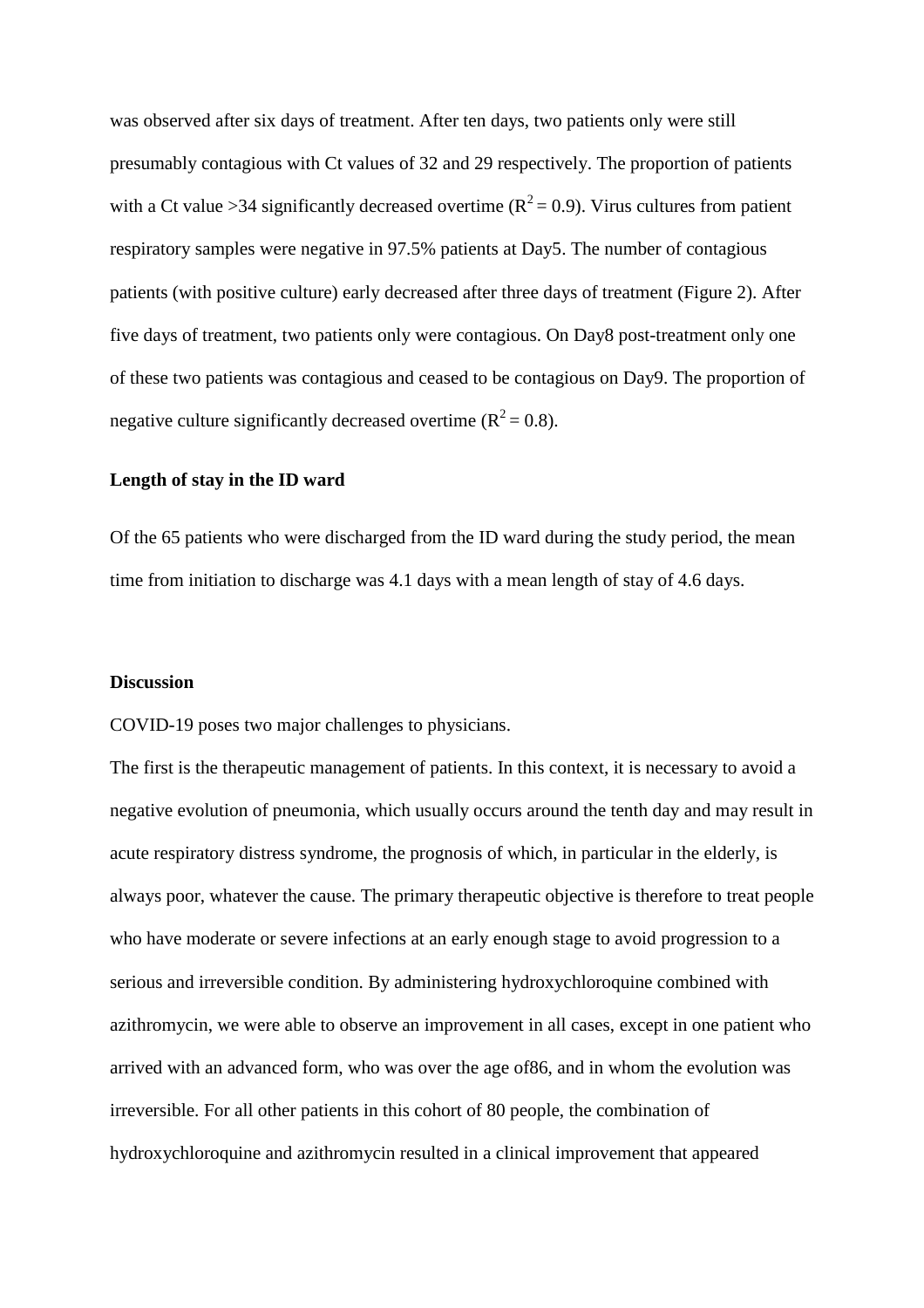significant when compared to the natural evolution in patients with a definite outcome, as described in the literature. In a cohort of 191 Chinese inpatients, of whom 95% received antibiotics and 21% received an association of lopinavir and ritonavir, the median duration of fever was 12 days and that of cough 19 days in survivors, with a 28% case-fatality rate (*18*). The favourable evolution of our patients under hydroxychloroquine and azithromycin was associated with a relatively rapid decrease in viral RNA load as assessed by PCR, which was even more rapid when assessed by culture. These data are important to compare with that of the literature which shows that the viral RNA load can remain high for about three weeks in most patients in the absence of specific treatment (*18;22*) with extreme cases lasting for more than a month. A study conducted in 76 Chinese COVID-19 in patients showed that high viral RNA load is associated with the severity of the disease (*23*). Furthermore, in a study conducted on a small group of 16 Chinese COVID-19 inpatients, viral RNA was positively detected in 50% of them, after resolution of symptoms for a median duration of 2.5 days and a maximum of eight days (*24*). Therefore, the rapid decrease in viral RNA load is one element suggesting the effectiveness of this treatment. Furthermore, to our knowledge, the measurement of viral culture during treatment was also evaluated for the first time. The fall in culture positivity from the  $48<sup>th</sup>$  day is spectacular, although, in a relatively small number of cases, some people maintain a positive culture.

The second challenge is the rapid spread of the disease in the population through contagious individuals. The elimination of viral carriage in the human reservoir of the virus has recently been recognised as a priority (*25*). To this end, the rapid negativation of cultures from patients' respiratory samples under treatment with hydroxychloroquine plus azithromycin shows the effectiveness of this association. In addition, and in parallel to this study, we evaluated *in vitro* the association of hydroxychloroquine and azithromycin on SARS-CoV-2 infected cells, and showed that there was a considerable synergy of these two products when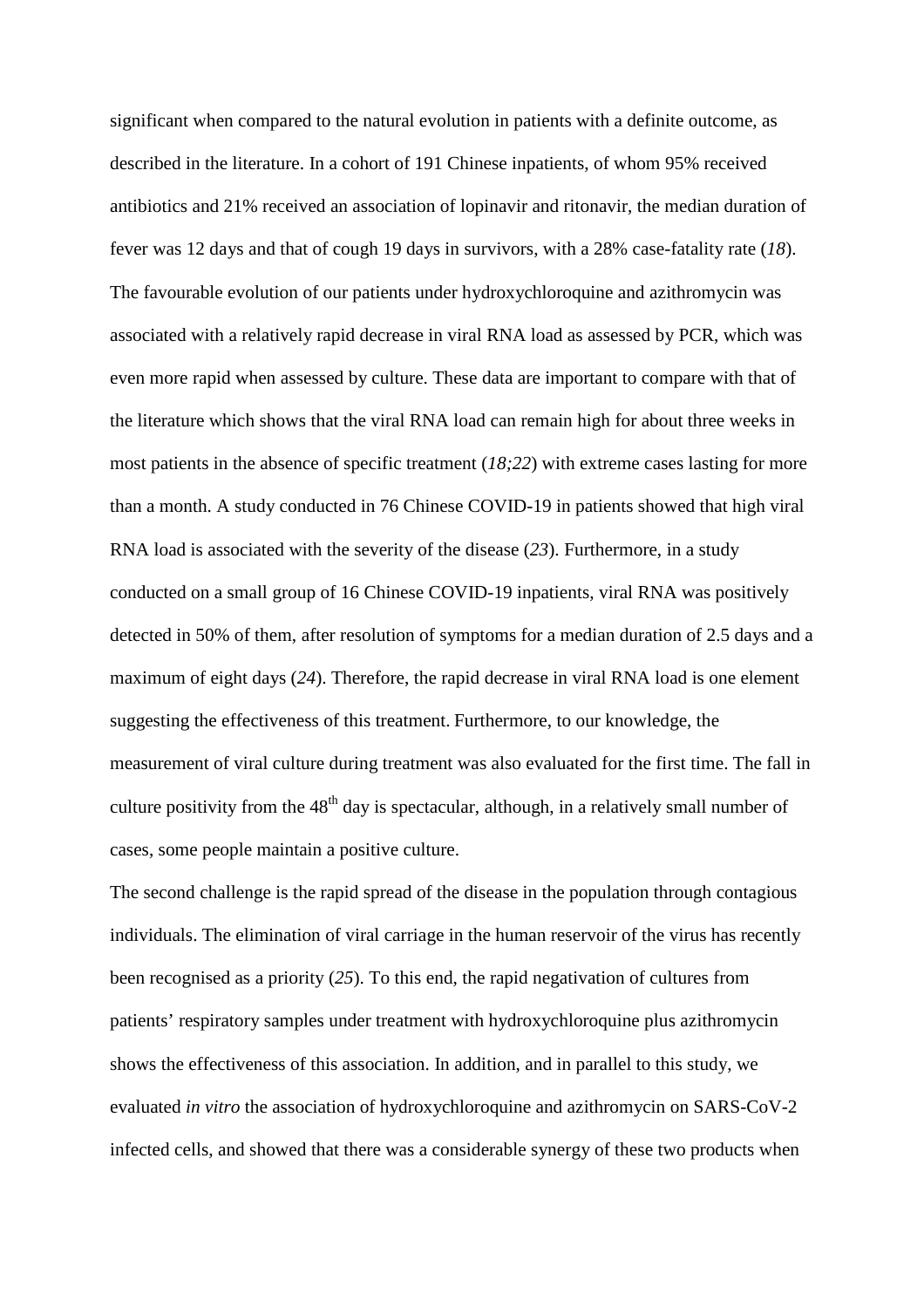they were used at doses which mimic the concentrations likely to be obtained in humans (https://www.mediterranee-infection.com/pre-prints-ihu2/). Thus, in addition to its direct therapeutic role, this association can play a role in controlling the disease epidemic by limiting the duration of virus shedding, which can last for several weeks in the absence of specific treatment. In our Institute, which contains 75 individual rooms for treating highly contagious patients, we currently have a turnover rate of 1/3 which allows us to receive a large number of these contagious patients with early discharge.

Chloroquine and hydroxychloroquine are extremely well-known drugs which have already been prescribed to billions of people. Because of anecdotical reports of heart complications with such drugs in patients with underlying conditions, it would be useful to perform an ECG before or at the very beginning of the treatment (*26*). This problem is solved by hospitalising patients at risk with multiples pathogens in continuing care units with ECG monitoring allowing for the early detection and treatment of these rare but possible cardiac side-effects. Azithromycin is the drug that has been the most widely prescribed against respiratory infections and a recent (2010) study showed that one in eight American out-patients, has been prescribed azithromycin (*27*). Indeed, there have probably been more than a billion azithromycin prescriptions around the world since it was first discovered. The toxicity of each of these two drugs does not, therefore, pose a major problem. Their possible toxicity in combination has been suggested in a few anecdotal reports but, to our knowledge, has never been demonstrated.

In conclusion, we confirm the efficacy of hydroxychloroquine associated with azithromycin in the treatment of COVID-19 and its potential effectiveness in the early impairment of contagiousness. Given the urgent therapeutic need to manage this disease with effective and safe drugs and given the negligible cost of both hydroxychloroquine and azithromycin, we believe that other teams should urgently evaluate this therapeutic strategy both to avoid the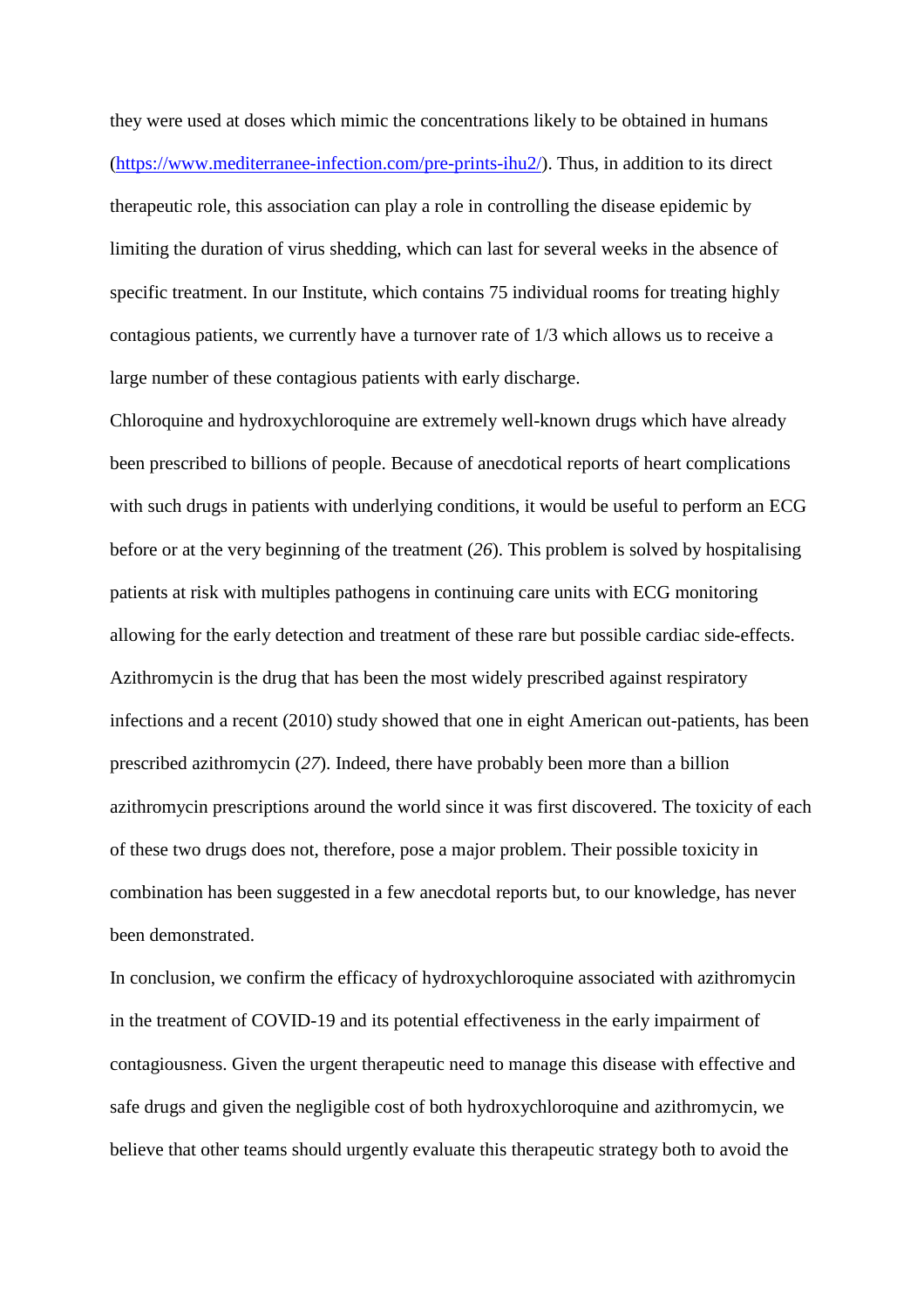spread of the disease and to treat patients before severe irreversible respiratory complications take hold.

## **Acknowledgements:**

We thank Christine Zandotti, Laetitia Ninove, Céline Boschi, Véronique Filosa, Marion Bechet, Ahmed Yacine Belkhir, Sébastien Cortaredona, Patrick Peretti-Watel, Pierre Verger, Yolande Obadia, and all the clinical, technical and paramedical staffs of the hospitalization units and laboratories for their support in this difficult context.

# **Financial support**

This study was supported by the Institut Hospitalo-Universitaire (IHU) Méditerranée Infection, the National Research Agency under the program « Investissements d'avenir », reference ANR-10-IAHU-03, the Région Provence Alpes Côte d'Azur and European funding FEDER PRIMI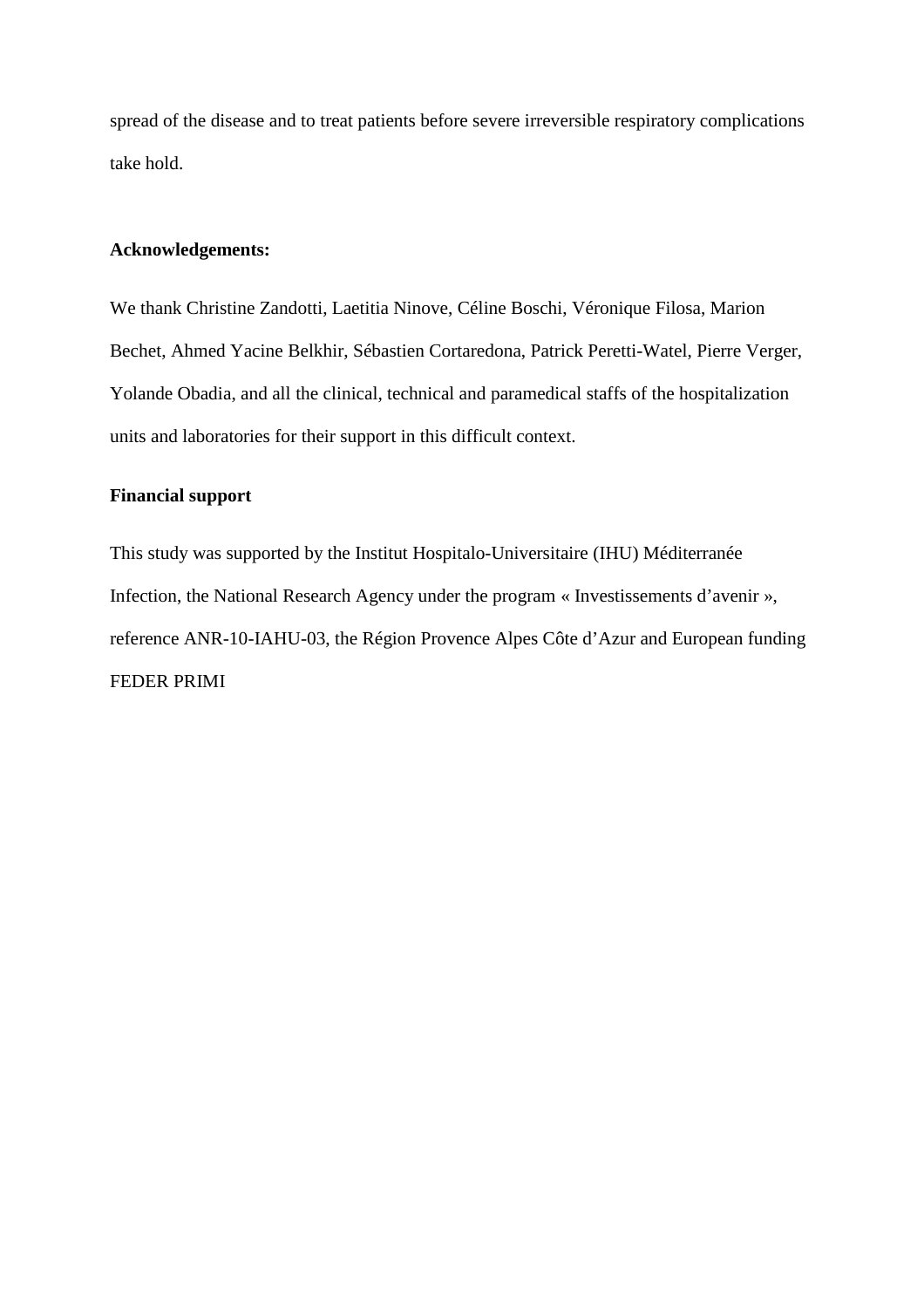#### References

- (1) Lai CC, Shih TP, Ko WC, Tang HJ, Hsueh PR. Severe acute respiratory syndrome coronavirus 2 (SARS-CoV-2) and coronavirus disease-2019 (COVID-19): The epidemic and the challenges. Int J Antimicrob Agents. 2020 Mar;55(3):105924.
- (2) Zhu N, Zhang D, Wang W, Li X, Yang B, Song J, et al. A Novel Coronavirus from Patients with Pneumonia in China, 2019. N Engl J Med. 2020 Feb 20;382(8):727-33.
- (3) WHO Director-General's opening remarks at the media briefing on COVID-19 11 March 2020. [https://www.who.int/dg/speeches/detail/who-director-general-sopening-remarks-at-the-media-briefing-on-covid-19---11-march-2020] 2020.

#### Ref Type: Internet Communication

- (4) Wu Z, McGoogan JM. Characteristics of and Important Lessons From the Coronavirus Disease 2019 (COVID-19) Outbreak in China: Summary of a Report of 72314 Cases From the Chinese Center for Disease Control and Prevention. JAMA 2020 Feb 24.
- (5) Coronavirus COVID-19 Global Cases by the Center for Systems Science and Engineering (CSSE) at Johns Hopkins University (JHU) (accessed on March, 26<sup>th</sup>, 2020 from https://gisanddata.maps.arcgis.com/apps/opsdashboard/index.html#/bda7594740fd402 99423467b48e9ecf6
- (6) Colson P, Rolain JM, Raoult D. Chloroquine for the 2019 novel coronavirus SARS-CoV-2. Int J Antimicrob Agents. 2020 Feb 15;105923.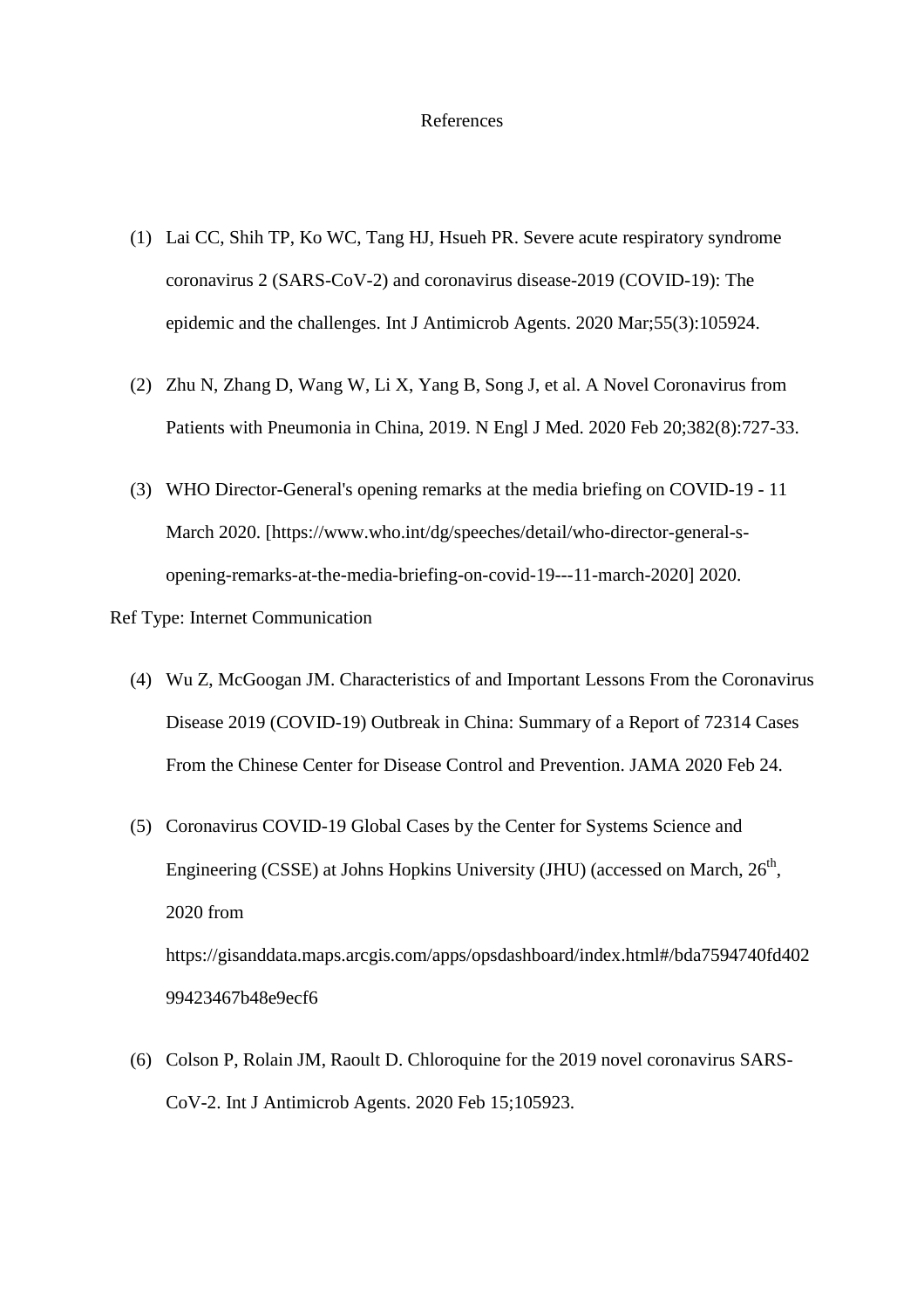- (7) Colson P, Rolain JM, Lagier JC, Brouqui P, Raoult D. Chloroquine and hydroxychloroquine as available weapons to fight COVID-19. Int J Antimicrob Agents. 2020 Mar 4;105932.
- (8) Yao X, Ye F, Zhang M, Cui C, Huang B, Niu P, et al. In Vitro Antiviral Activity and Projection of Optimized Dosing Design of Hydroxychloroquine for the Treatment of Severe Acute Respiratory Syndrome Coronavirus 2 (SARS-CoV-2). Clin Infect Dis. 2020 Mar 9.
- (9) Liu J, Cao R, Xu M, Wang X, Zhang H, Hu H, et al. Hydroxychloroquine, a less toxic derivative of chloroquine, is effective in inhibiting SARS-CoV-2 infection in vitro. Cell Discov. 2020;6:16.
- (10) Wang M, Cao R, Zhang L, Yang X, Liu J, Xu M, et al. Remdesivir and chloroquine effectively inhibit the recently emerged novel coronavirus (2019-nCoV) in vitro. Cell Res. 2020 Mar;30(3):269-71.
- (11) Nabirothckin S, Peluffo AE, Bouaziz J, Cohen D. Focusing on the Unfolded Protein Response and Autophagy Related Pathways to Reposition Common Approved Drugs against COVID-19. Preprints 2020;doi: 10.20944/preprints202003.0302.v1.
- (12) Gao J, Tian Z, Yang X. Breakthrough: Chloroquine phosphate has shown apparent efficacy in treatment of COVID-19 associated pneumonia in clinical studies. Biosci Trends. 2020 Feb 19.
- (13) Chinese Clinical Trial Registry. http://www.chictr.org.cn/ searchproj.aspx?title. Ref Type: Internet Communication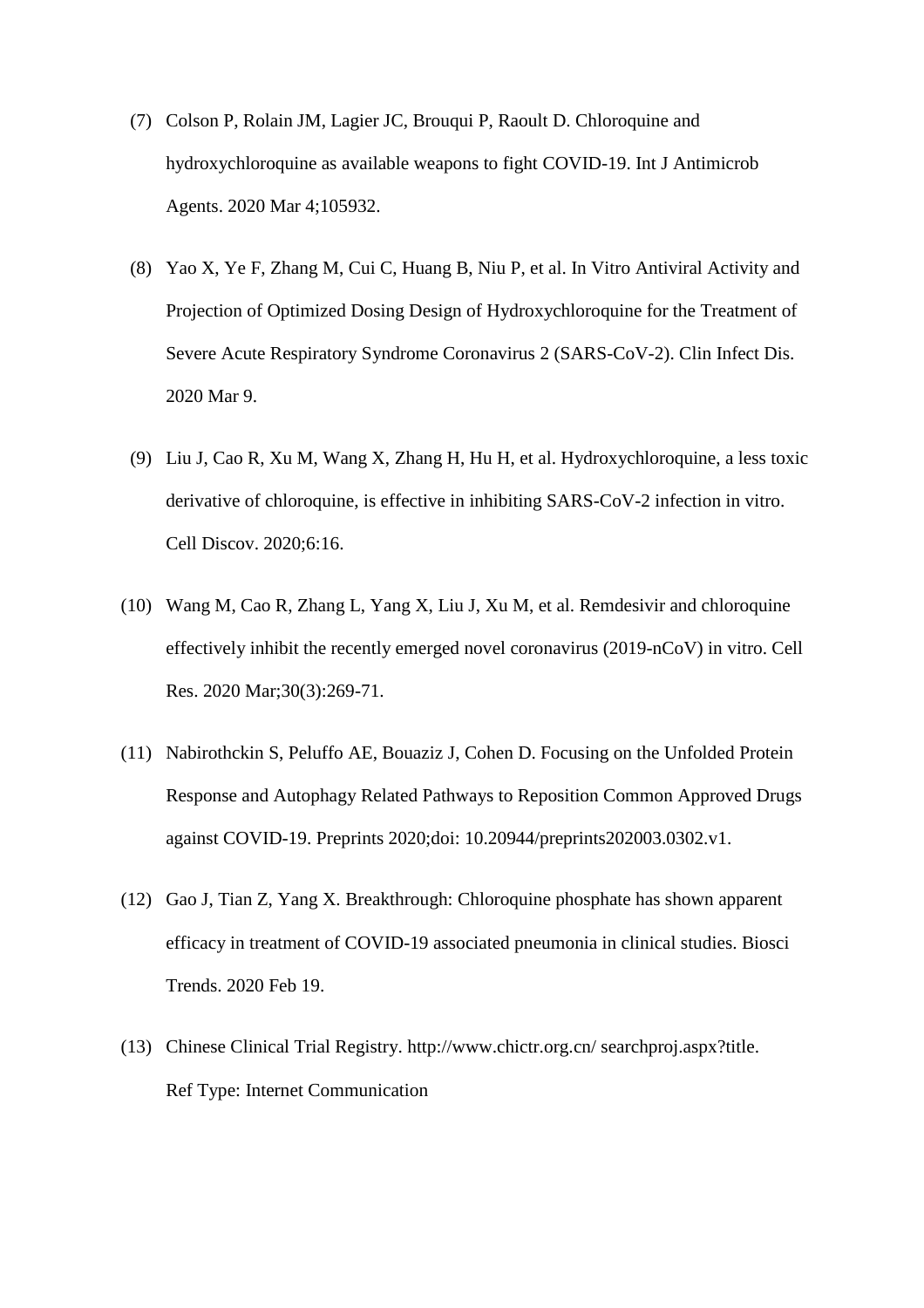- (14) Zhou D, Dai SM, Tong Q. COVID-19: a recommendation to examine the effect of hydroxychloroquine in preventing infection and progression. J Antimicrob Chemother. 2020 Mar 20.
- (15) Multicenter collaboration group of Department of Science and Technology of Guangdong Province and Health Commission of Guangdong Province for chloroquine in the treatment of novel coronavirus pneumonia. [Expert consensus on chloroquine phosphate for the treatment of novel coronavirus pneumonia]. Zhonghua Jie He He Hu Xi Za Zhi 2020 Mar 12;43(3):185-8. doi: 10.3760/cma.j.issn.1001-0939.2020.03.009.
- (16) Gautret P, Lagier JC, Parola P, Hoang VT, Meddeb L, Mailhe M, et al. Hydroxychloroquine and azithromycin as a treatment of COVID-19: results of an open-label non-randomized clinical trial. Int J Antimicrob Agents. 2020 Mar 20;105949.
- (17) Chen J, Liu D, Liu L, Liu P, Xu Q, Xia L, et al. A pilot study of hydroxychloroquine in treatment of patients with common coronavirus disease-19 (COVID-19). J of Zjeijang University. 2020.
- (18) Zhou F, Yu T, Du R, Fan G, Liu Y, Liu Z, et al. Clinical course and risk factors for mortality of adult inpatients with COVID-19 in Wuhan, China: a retrospective cohort study. Lancet. 2020 Mar 11.
- (19) Liao X, Wang B, Kang Y. Novel coronavirus infection during the 2019-2020 epidemic: preparing intensive care units-the experience in Sichuan Province, China. Intensive Care Med. 2020 Feb;46(2):357-60.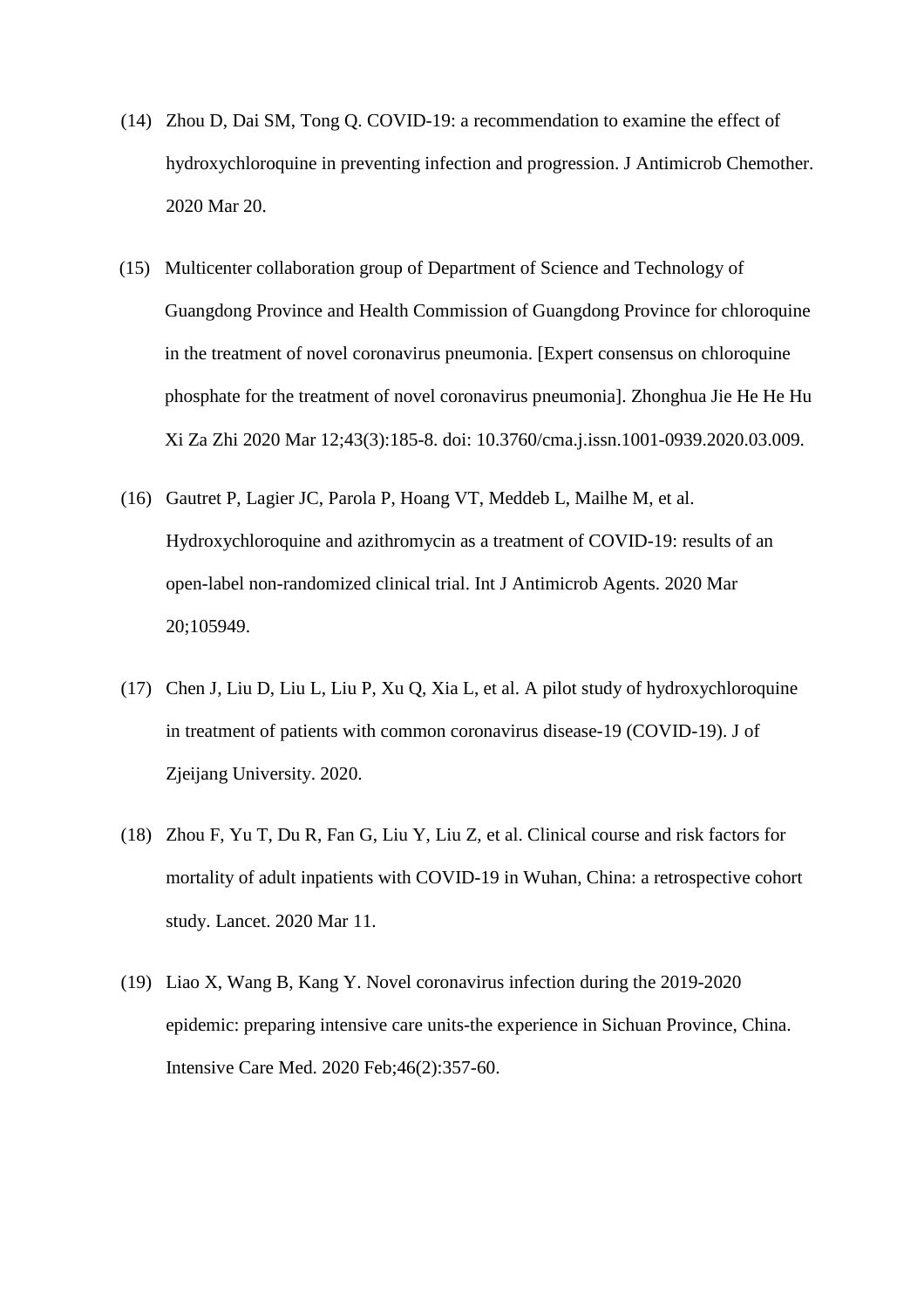- (20) Corman VM, Landt O, Kaiser M, Molenkamp R, Meijer A, Chu DKW, et al. Detection of 2019 novel coronavirus (2019-nCoV) by real-time RT-PCR. Euro Surveill 2020. Jan;25(3).
- (21) Amrane S, Tissot-Dupont H, Doudier B, Eldin C, Hocquart M, Mailhe M, et al. Rapid viral diagnosis and ambulatory management of suspected COVID-19 cases presenting at the infections diseases referral hospital in Marseille, France, -January 31st to March 1st, 2020: A respiratory virus snapshot. Travel Med Infect Dis. 2020;in press.
- (22) To KK, Tsang OT, Leung WS, Tam AR, Wu TC, Lung DC, et al. Temporal profiles of viral load in posterior oropharyngeal saliva samples and serum antibody responses during infection by SARS-CoV-2: an observational cohort study. The Lancet. 2020;Published on line March 23,2020.
- (23) Liu Y, Yan LM, Wan L, Xiang TX, Le A, Liu JM, et al. Viral dynamics in mild and severe cases of COVID-19. Lancet Infect Dis. 2020 Mar 19.
- (24) Chang, Mo G, Yuan X, Tao Y, Peng X, Wang F, et al. Time Kinetics of Viral Clearance and Resolution of Symptoms in Novel Coronavirus Infection. Am J Respir Crit Care Med. 2020 Mar 23.
- (25) Mitja O, Clotet B. Use of antiviral drugs to reduce COVID-19 transmission. Lancet Glob Health. 2020 Mar 19.
- (26) Chatre C, Roubille F, Vernhet H, Jorgensen C, Pers YM. Cardiac Complications Attributed to Chloroquine and Hydroxychloroquine: A Systematic Review of the Literature. Drug Saf. 2018 Oct;41(10):919-31.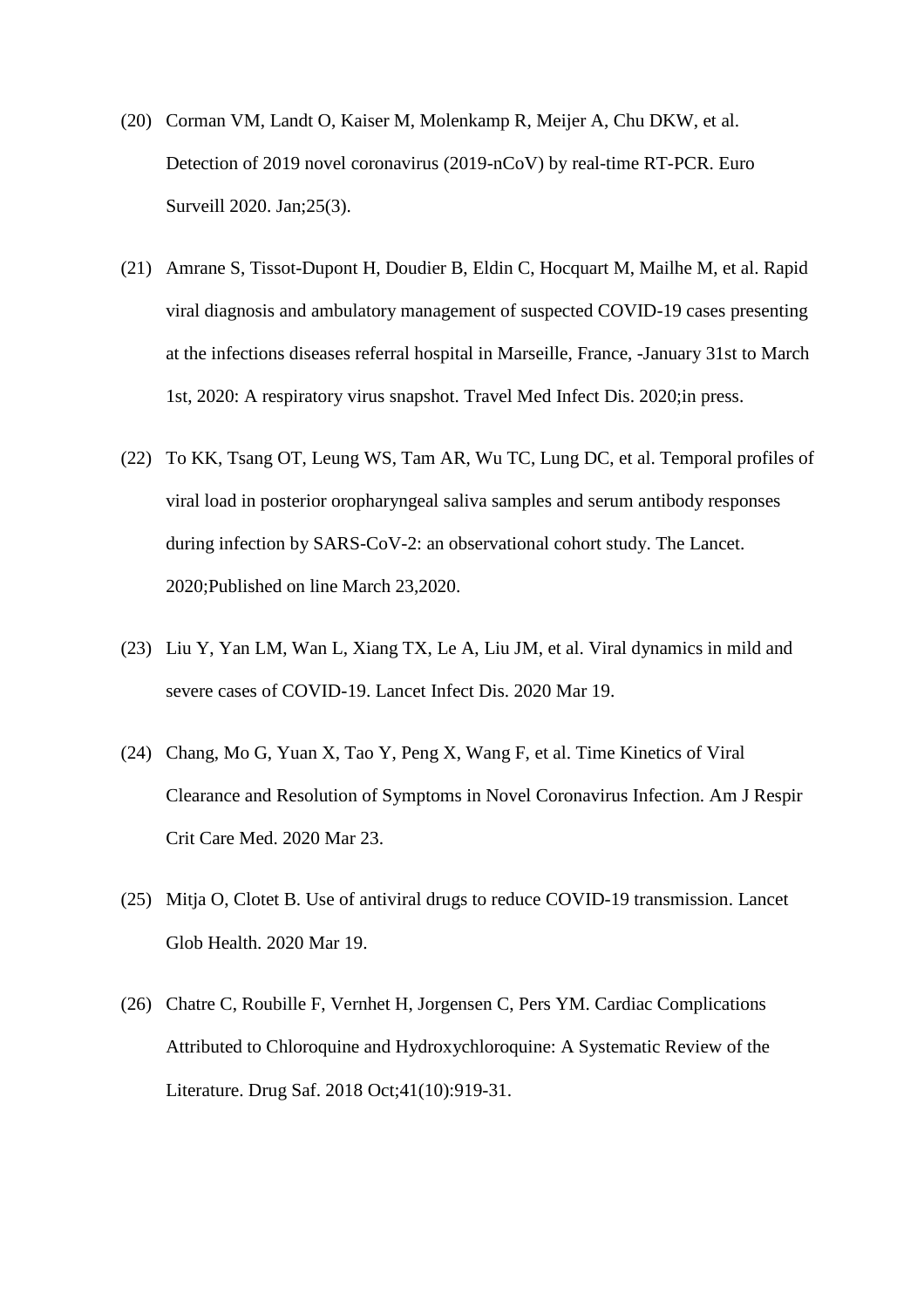(27) Hicks LA, Taylor TH, Jr., Hunkler RJ. U.S. outpatient antibiotic prescribing, 2010. N Engl J Med. 2013 Apr 11;368(15):1461-2.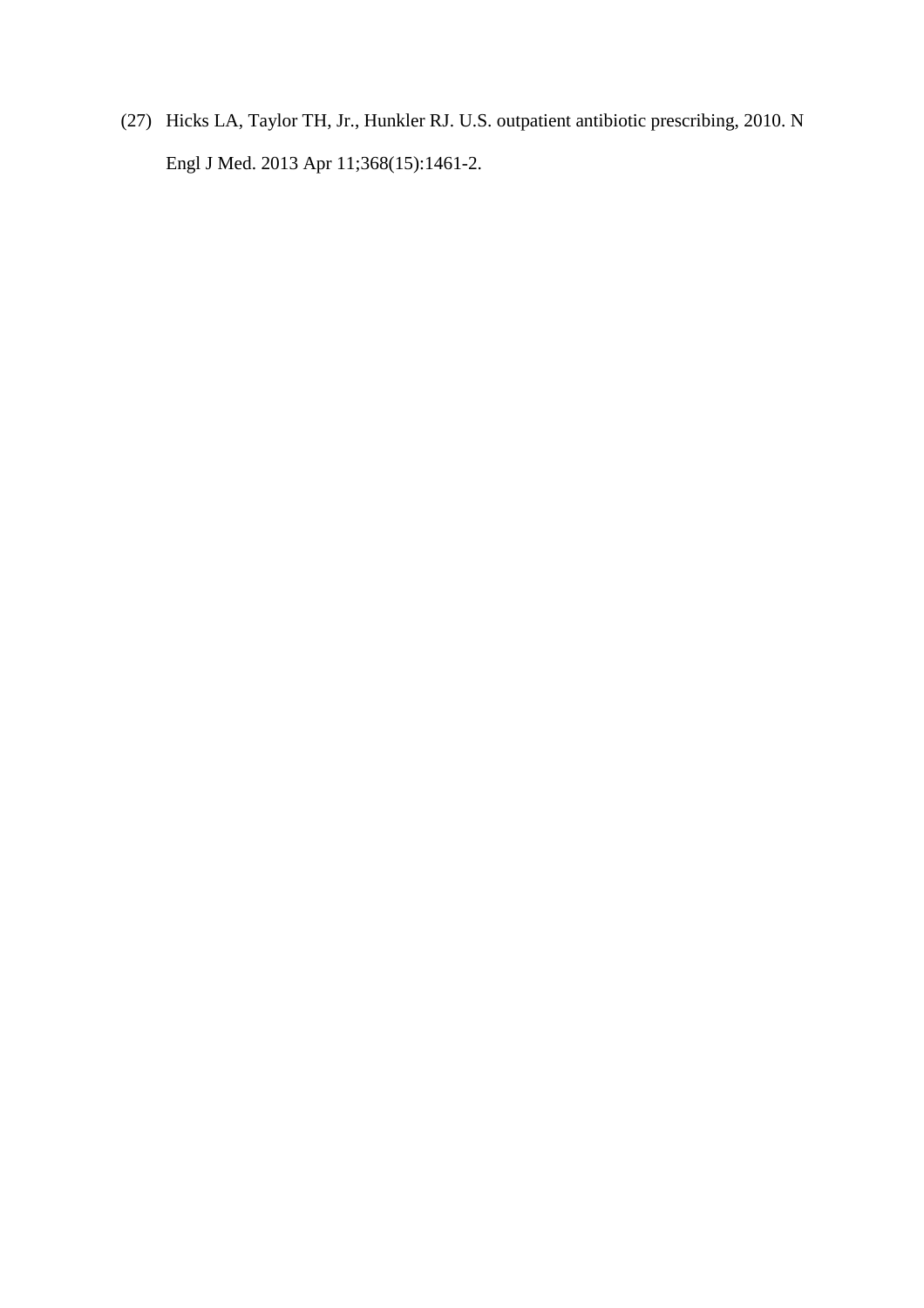## **Legends to figures**

Figure 1. SARS-CoV-2 PCR from nasopharyngeal samples overtime. Black bars: number of patients with available results, grey bars: number of patients with PCR Ct value <34, solid line: percentage of patients with PCR Ct value <34, dashed line: polynomial regression curve.



## Number of patients **Percentage**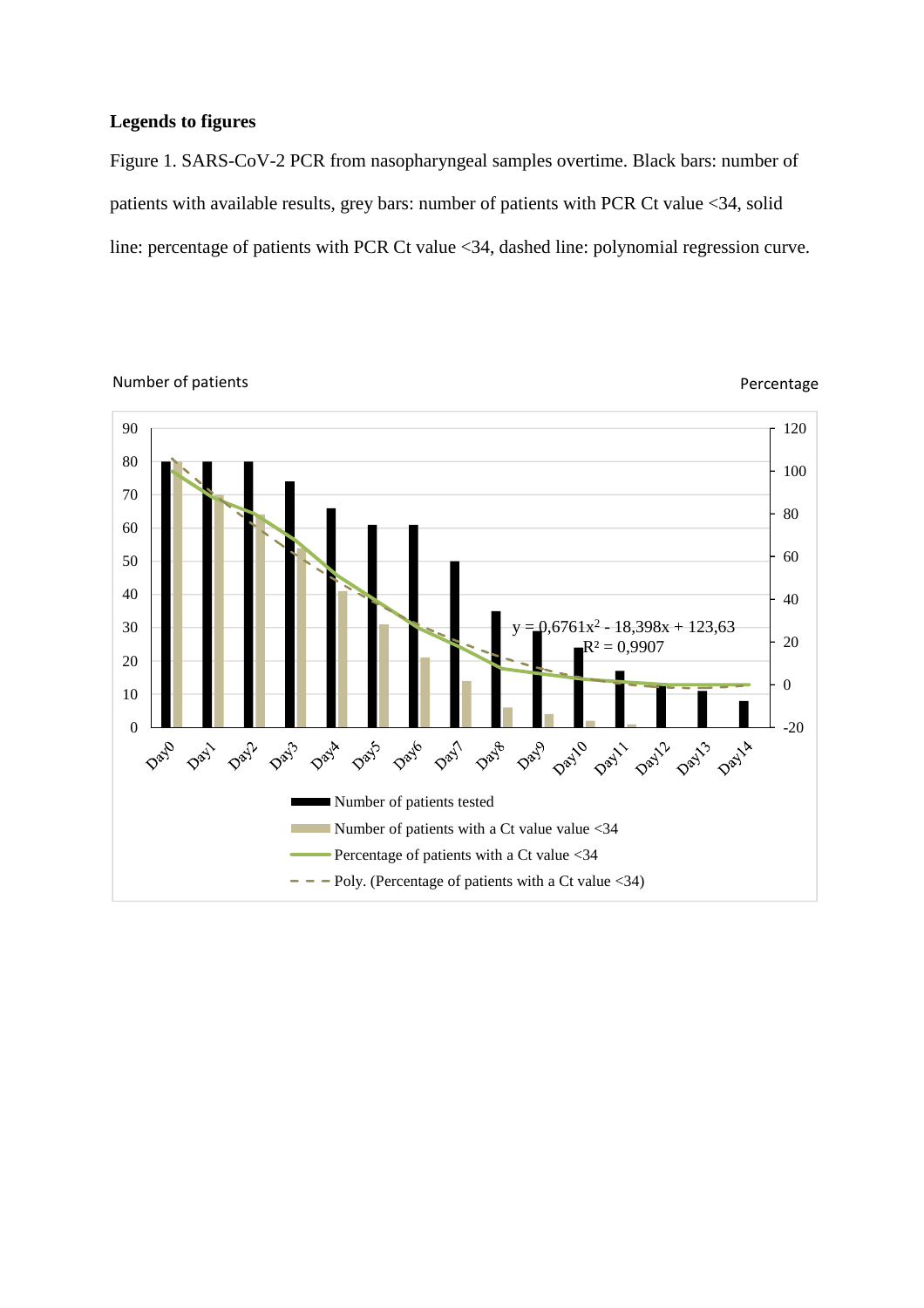Figure 2. SARS-CoV-2 culture from nasopharyngeal samples overtime. Black bars: number of patients with available results, grey bars: number of patients with positive culture, solid line: percentage of patients with a positive culture, dashed line: polynomial regression curve.

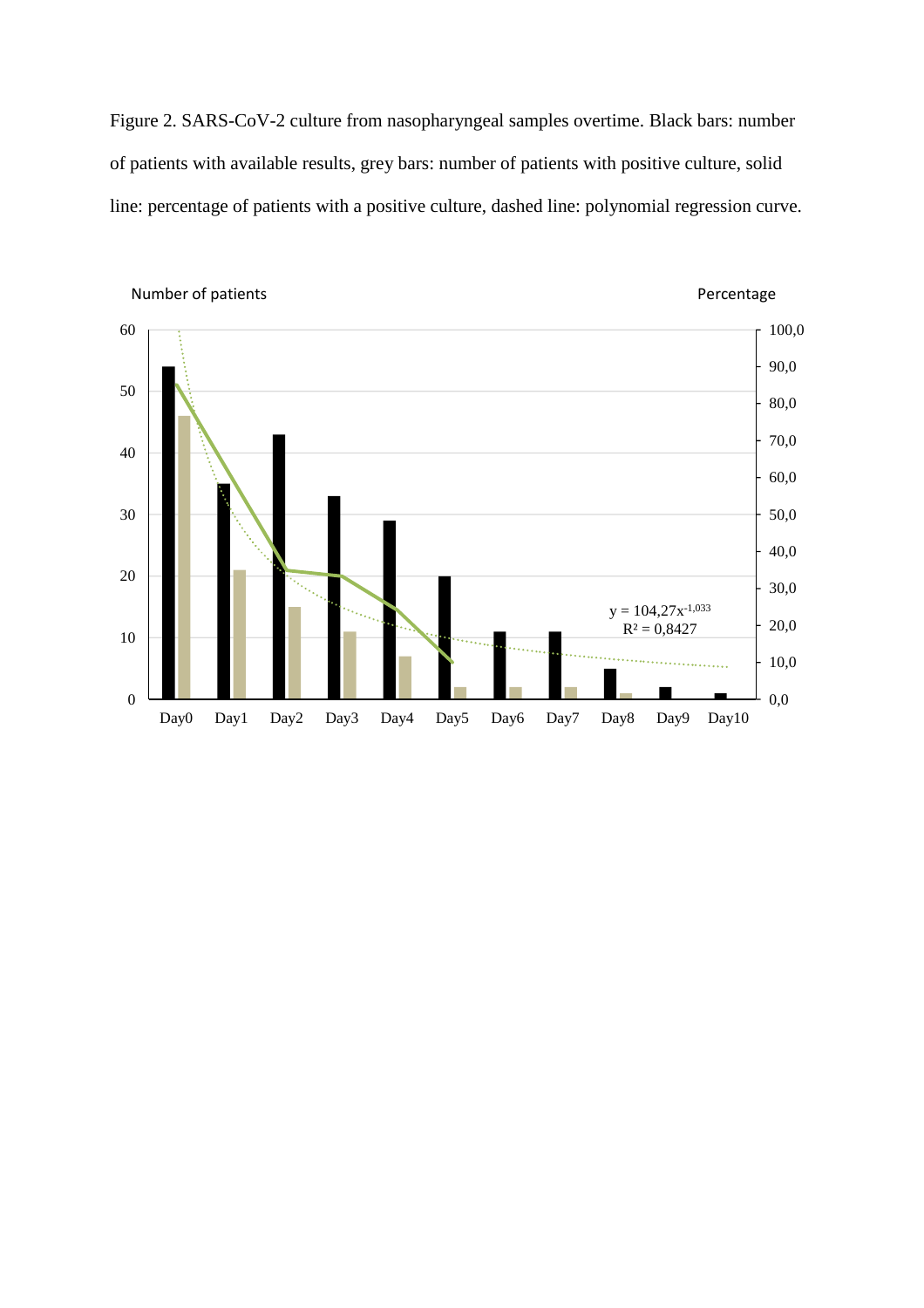|                                         | $\mathbf n$    | $\%$     |
|-----------------------------------------|----------------|----------|
| Age (years)                             |                |          |
| Median                                  |                | 52.5     |
| Interquartile                           | 42             | 62       |
| $Min - Max$                             | 20             | $88\,$   |
| $[20-45]$                               | $24\,$         | 30.0     |
| $[45-50)$                               | 12             | 15.0     |
| $[50-60)$                               | 21             | 26.2     |
| $[60-70)$                               | 13             | 16.2     |
| $[70-80)$                               | 5              | 6.3      |
| $\geq 80$                               | 5              | 6.3      |
| Male                                    | $42\,$         | 52.5     |
| Chronic conditions                      |                |          |
| Cancer                                  | 5              | 6.3      |
| Diabetes                                | 9              | 11.2     |
| Coronary artery disease                 | 6              | $7.5\,$  |
| Hypertension                            | 13             | 16.3     |
| Chronic respiratory diseases            | $8\,$          | $10.0\,$ |
| Obesity                                 | $\overline{4}$ | 5.0      |
| Immunosuppressive treatment             | $\overline{4}$ | 5.0      |
| Non-steroid anti-inflammatory treatment | $\mathbf{2}$   | $2.5\,$  |
|                                         |                |          |

# Table 1: Sociodemographic characteristics and chronic conditions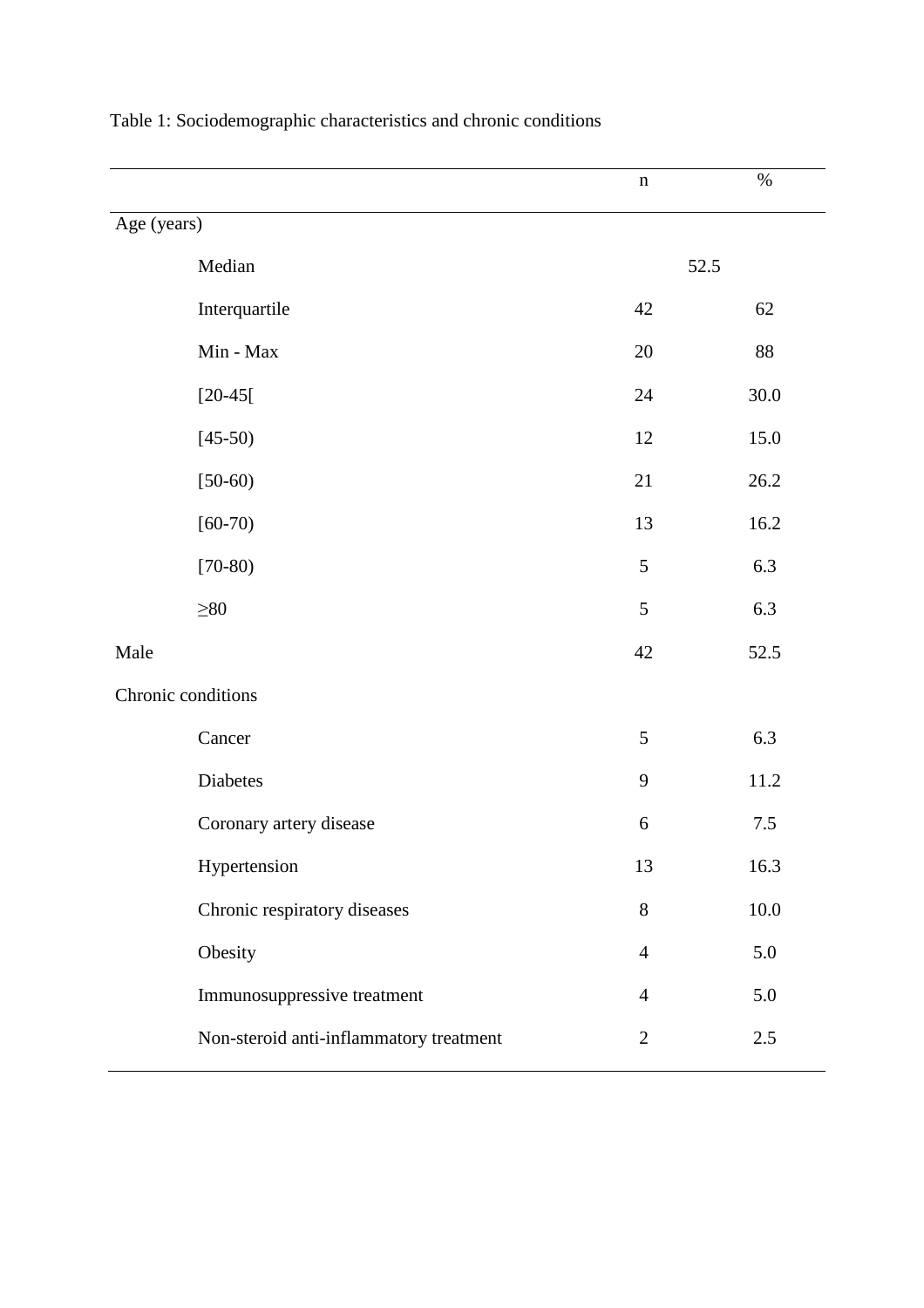# Table 2: Clinical status at admission

|                                                    | $\mathbf n$    | $\frac{0}{0}$   |  |
|----------------------------------------------------|----------------|-----------------|--|
| Time between onset of symptoms and hospitalisation |                |                 |  |
| $Mean \pm SD$                                      | $4.8 \pm 5,6$  |                 |  |
| Min - Max                                          | $\mathbf{1}$   | 17              |  |
| Clinical classification                            |                |                 |  |
| Asymptomatic                                       | $\overline{4}$ | 5.0             |  |
| Upper respiratory tract infection symptoms         | 33             | 41.2            |  |
| Lower respiratory tract infection symptoms         | 43             | 53.8            |  |
| Fever                                              | 12             | 15.0            |  |
| Temperature in febrile patients                    |                |                 |  |
| $Mean \pm SD$                                      |                | $38.6 \pm 0.12$ |  |
| Min - Max                                          | 38.5           | 38.8            |  |
| Cough                                              | 47<br>58.8     |                 |  |
| Rhinitis                                           | 16.3<br>13     |                 |  |
| NEWS score ( $N = 75$ , 5 missing data)            |                |                 |  |
| $0 - 4$ (low)                                      | 69             | 92.0            |  |
| $5 - 6$ (medium)                                   | $\overline{4}$ | 5.3             |  |
| $\geq$ 7 (high)                                    | $\overline{2}$ | 2.7             |  |
| Pulmonary CT-scanner within 72 hours of admission  |                |                 |  |
| Not performed                                      | 16             | 20.0            |  |
| Not consistent with pneumonia                      | 21             | 26.2            |  |
| Consistent with pneumonia                          | 43             | 53.8            |  |
| Viral load at inclusion (Ct)                       |                |                 |  |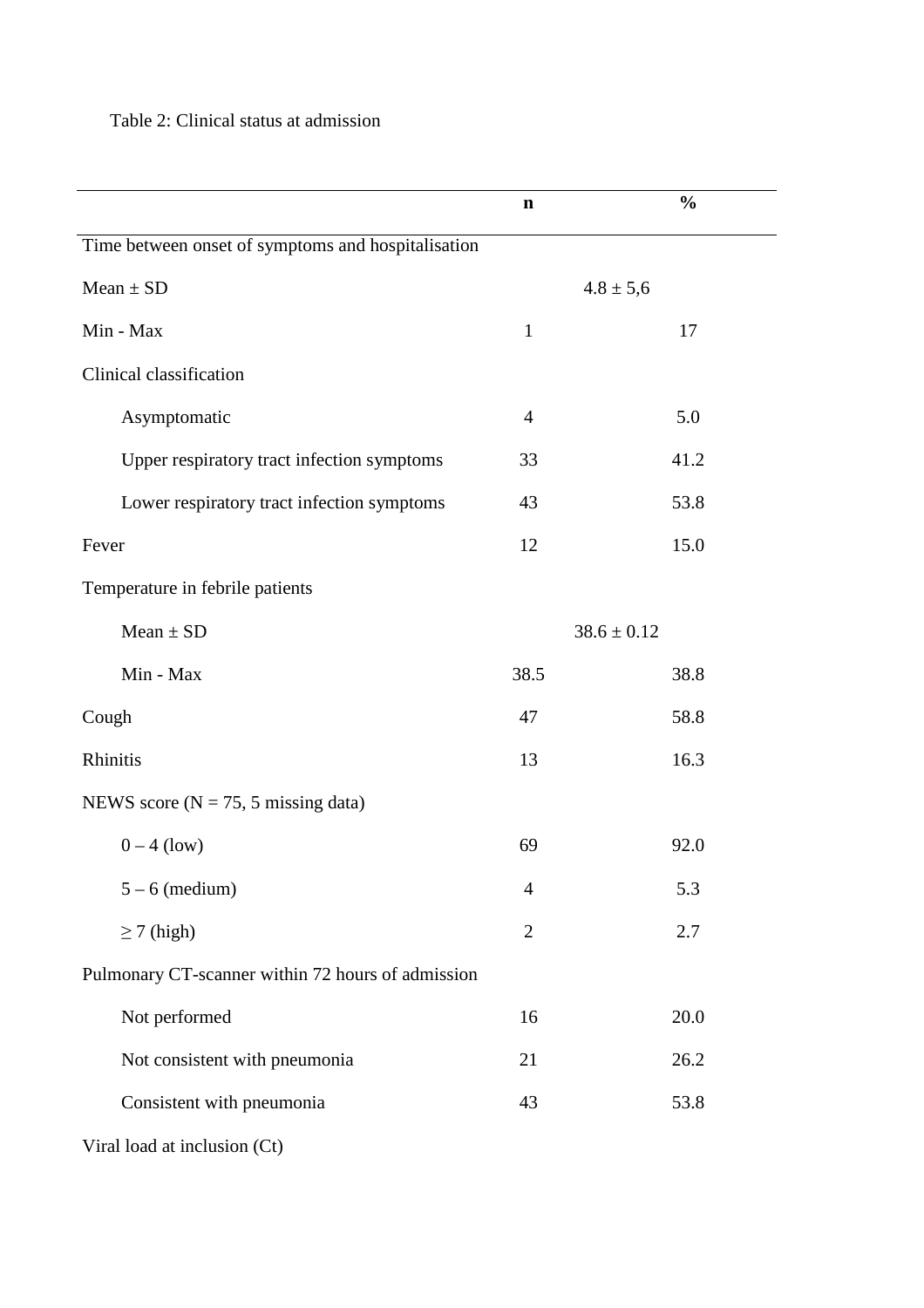| $Mean \pm SD$                                |              | $23.6 \pm 4.3$ |
|----------------------------------------------|--------------|----------------|
| Min - Max                                    | 14           | 33             |
| Time between onset of symptoms and treatment |              |                |
| Mean $\pm$ SD                                |              | $4.9 \pm 3.6$  |
| Min - Max                                    | $\mathbf{1}$ | 17             |
| Treatment started on Day0                    | 49           | 61.2           |
| Treatment started on Day1                    | 26           | 32.5           |
| Treatment started on Day2                    | 3            | 3.8            |
| Treatment started on Day3                    | 2            | 2.5            |
|                                              |              |                |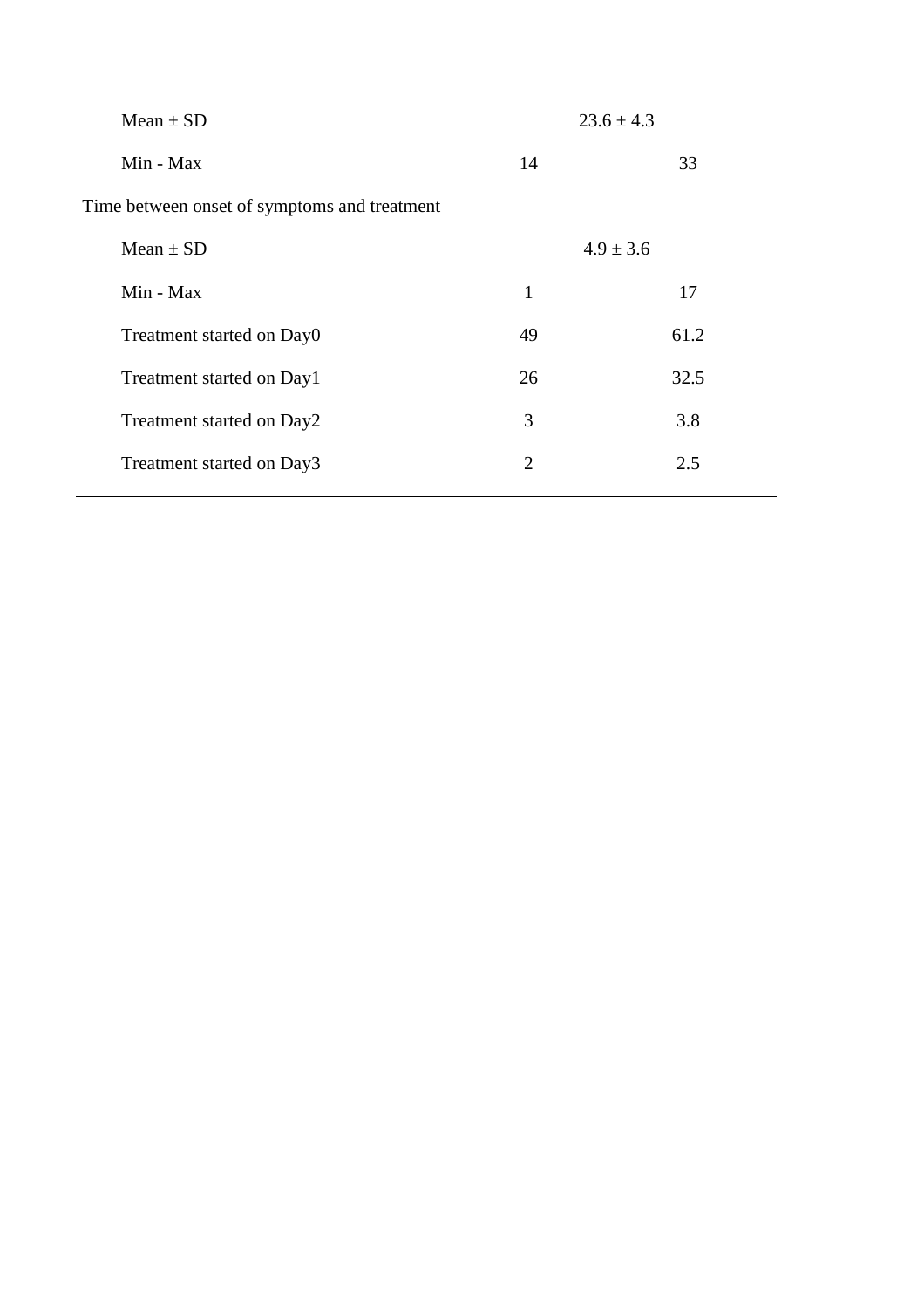Table 3: Treatment and outcome

|                                   | $\mathbf n$    | $\frac{0}{0}$ |  |  |  |
|-----------------------------------|----------------|---------------|--|--|--|
| Oxygen therapy                    | 12             | 15.0          |  |  |  |
| Transfer to intensive care unit   | $\mathfrak{Z}$ | 3.8           |  |  |  |
| Death                             | $\mathbf{1}$   | 1.2           |  |  |  |
| Discharged                        | 65<br>81.2     |               |  |  |  |
| Currently hospitalised            |                |               |  |  |  |
| $\rm{ICU}$                        | $\mathbf 1$    | 1.2           |  |  |  |
| Infectious disease ward           | 13             | 16.2          |  |  |  |
| Other antibiotic intake           | 18             | 22.5          |  |  |  |
| Possible adverse events           |                |               |  |  |  |
| Nausea or vomiting                | $\overline{2}$ | 2.5           |  |  |  |
| Diarrhoea                         | $\overline{4}$ | 5.0           |  |  |  |
| Blurred vision*                   | $\mathbf{1}$   | 1.2           |  |  |  |
| Time from treatment initiation to |                |               |  |  |  |
| discharge $(n = 65)$              |                |               |  |  |  |
| $Mean \pm SD$                     |                | $4.1\pm2.2$   |  |  |  |
| $Min - Max$                       | $\mathbf{1}$   | 10            |  |  |  |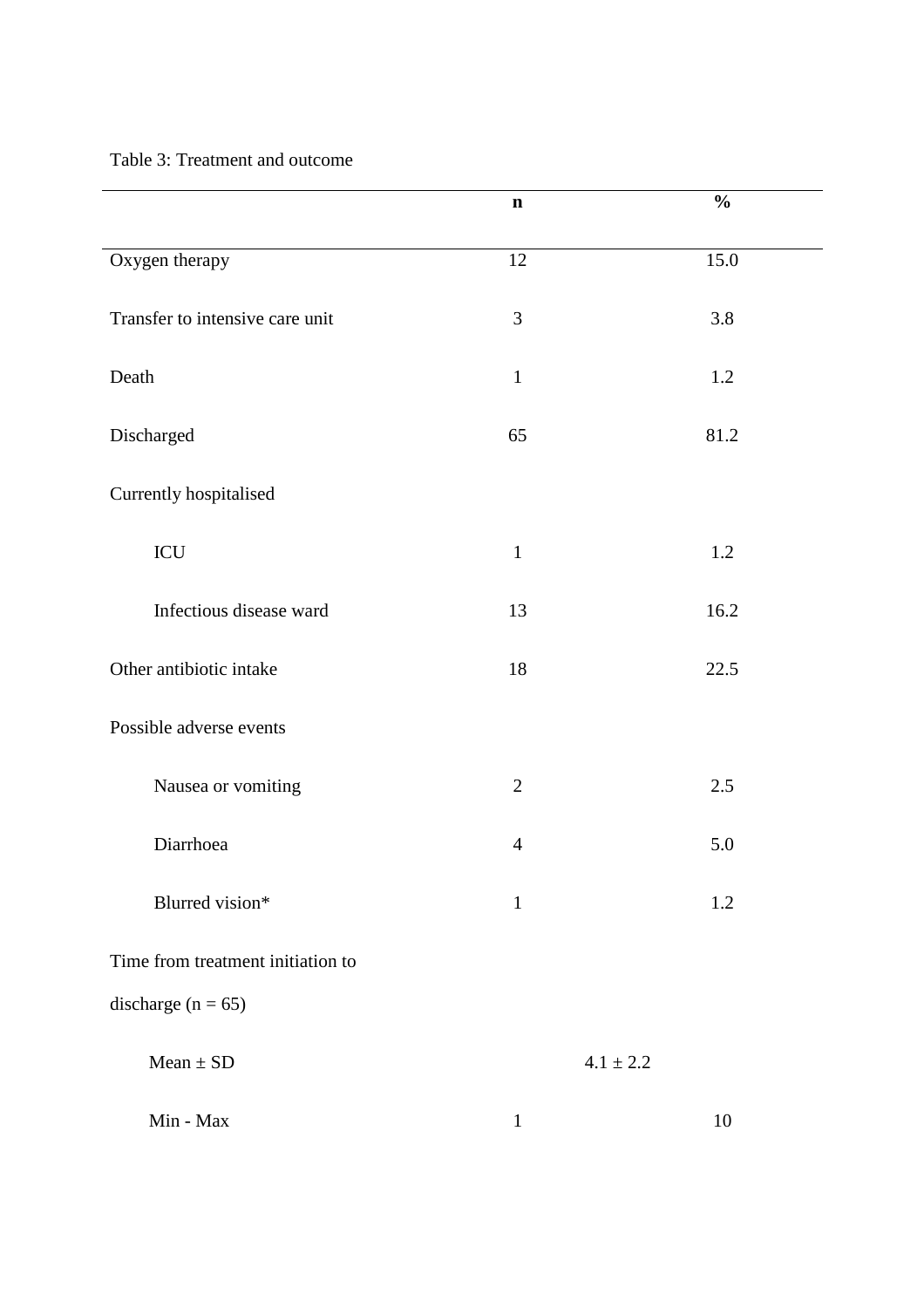| Length of stay in infectious diseases |                  |      |  |  |  |
|---------------------------------------|------------------|------|--|--|--|
| ward ( $n = 65$ )                     |                  |      |  |  |  |
| $Mean \pm SD$                         | $4.6 \pm 2.1$    |      |  |  |  |
| Min - Max                             | $\mathbf{1}$     | 11   |  |  |  |
| NEWS score in discharged patients (N  |                  |      |  |  |  |
| $= 65$                                |                  |      |  |  |  |
| $0 - 4$ (low)                         | 61               | 93.8 |  |  |  |
| $5 - 6$ (medium)                      | $\overline{4}$   | 6.2  |  |  |  |
| $\geq$ 7 (high)                       | $\boldsymbol{0}$ | -    |  |  |  |

\*after five days of treatment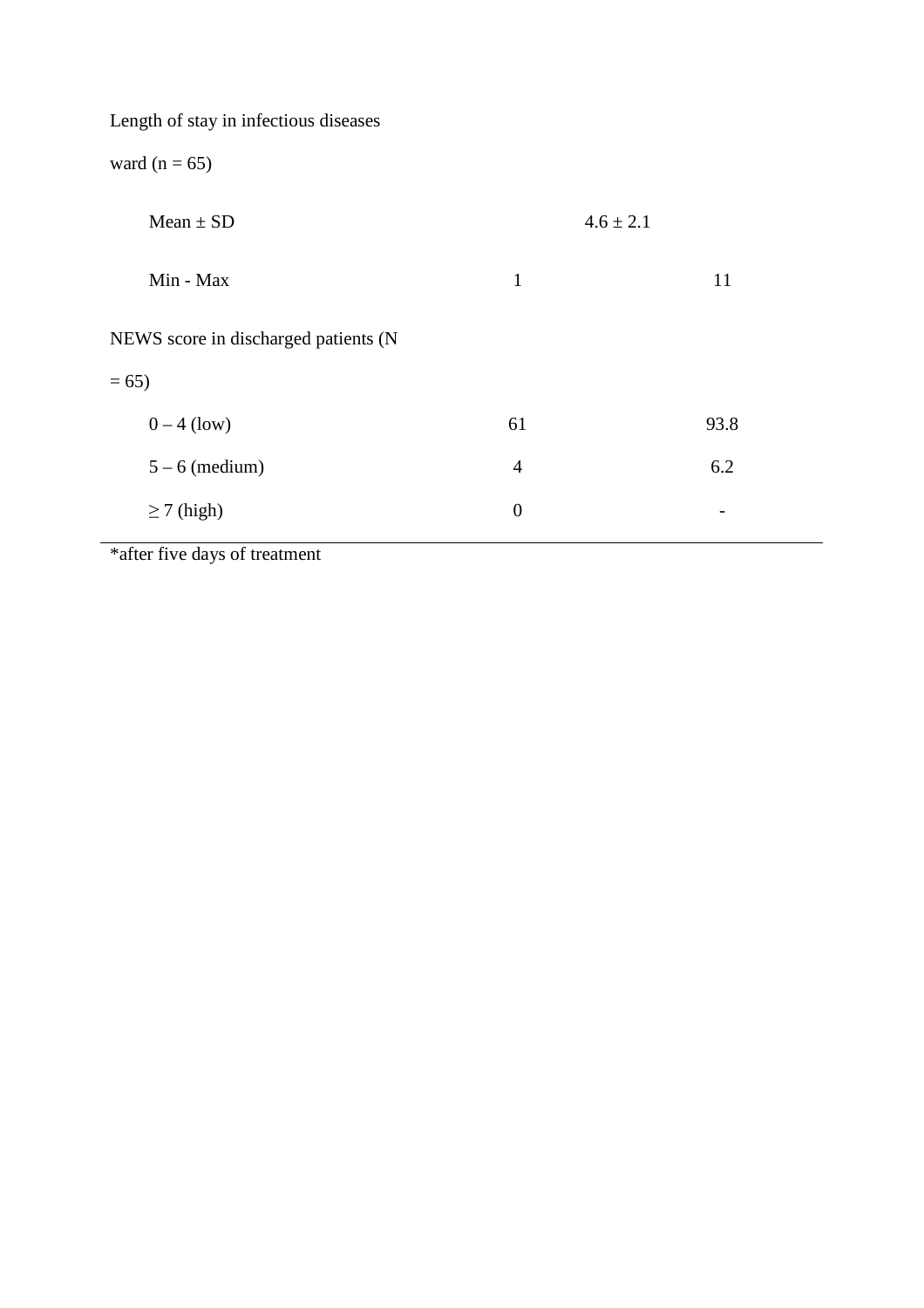Supplementary document 1. Hydroxycloroquine and azithromycin contra-indications

## Hydroxychloroquine

Absolute contraindications to hydroxychloroquine include known hypersensitivity to hydroxychloroquine or chloroquine, amino-4 quinolines, amodiaquine, mefloquine, glafenine, floctafenine, antrafenine, retinopathy, age < 6 years, lactation, patients taking citalopram, escitalopram, hydroxyzine, domperidone, and piperaquine because of increased risk of arrhythmia and torsades de pointes. Relative contraindications or cases in which it is not recommended include cases of hepatic porphyria, hypersensitivity to lactose, abnormalities of galactose metabolism, lactase deficiency, and digestive malabsorption / intolerance syndrome due to the presence of lactose as an excipient.

## Azithromycin

Absolute contraindications to azithomycin include known hypersensitivity to azithromycin, erythromycin, chlarithromycin, dirithromycin, josamycin, midecamycin diacetate, roxithromycin, telithromycin, macrolides, ketolides, everolimus, pimecrolimus, sirolimus, temsirolimus, fidaxomicine, peanut oil and soy. Contraindications also include pseudomembranous colitis, anaphylactic shock, severe skin involvement, acute exanthematic pustulosis, DRESS syndrome, severe liver failure, patient taking colchicine, cisapride, dihydroergotamine and ergotamine. Use is not recommended for patients with cholestase, or who are taking bromocriptine, cabergoline, lisuride and pergolide. It is not recommended in cases of hypersensitivity to lactose, abnormality of galactose metabolism, lactase deficiency, and digestive malabsorption / intolerance syndrome due to the presence of lactose as an excipient.

Source: Theriaque: independent-drug database for good use of drugs by health practitioners. Husson MC. Ann Pharm Fr. 2008 Nov-Dec;66(5-6):268-77. 5. http://www.theriaque.org